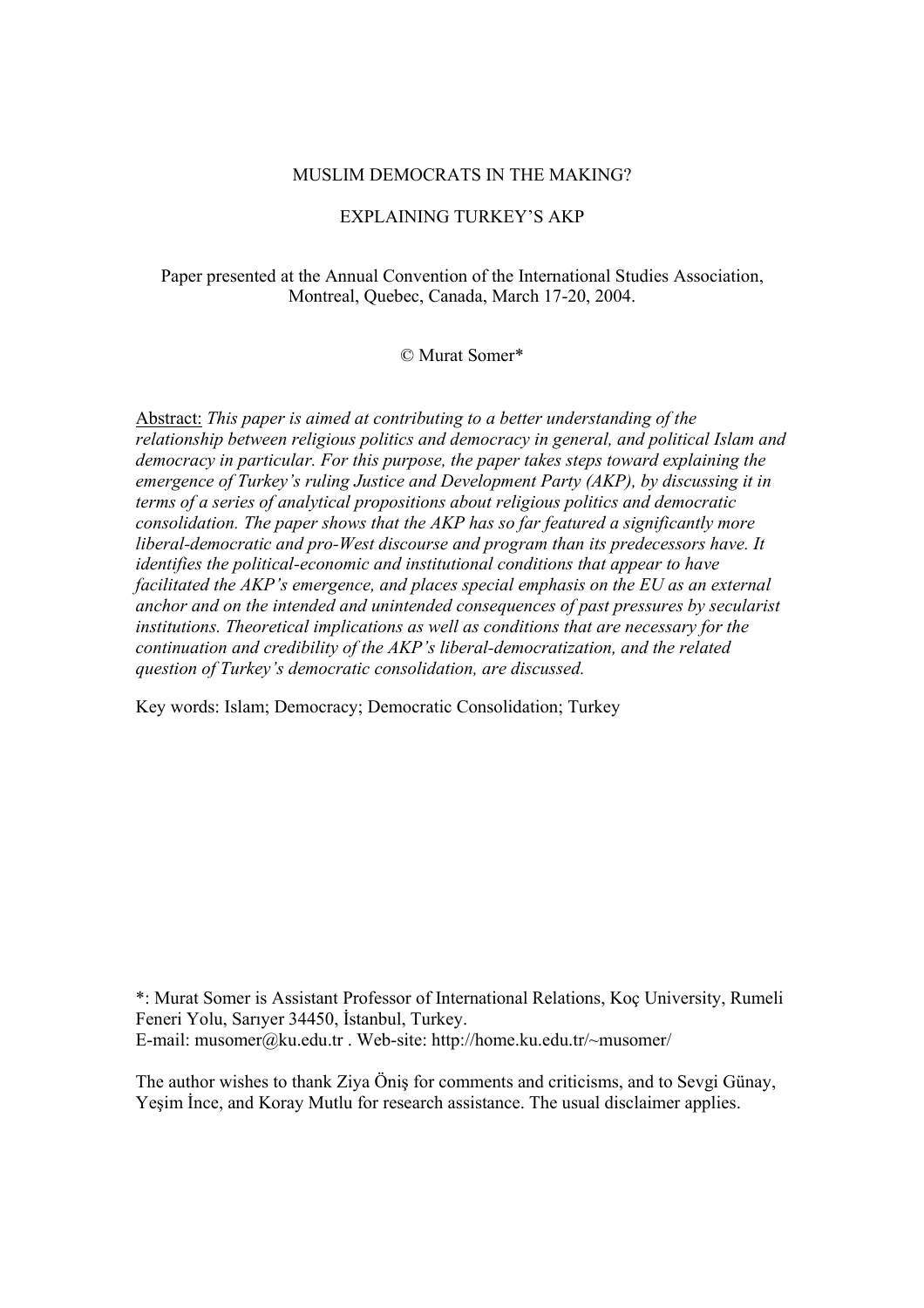## I. INTRODUCTION

The evolution of Islamism in Turkey constitutes a critical test case to evaluate the prospects for democratic development in predominantly Muslim societies. Following the November 2002 elections, the AKP (Justice and Development Party) came to power and became the first Turkish party with Islamist roots to do so in a single party government.  $<sup>1</sup>$ </sup> In terms of its largely non-religious and pro-West program and discourse, and so far also in terms of its major policy practices, the AKP represents a radical break from that of the earlier Turkish parties inspired by Islam. It is also decisively different than moderate Islamist movements in other Muslim countries, such as Indonesia and Egypt, by the extent to which it adopts political pluralism: it claims to reject any absolutist truths in politics and accordingly lacks any reference to religion as the direct or indirect guiding principle of an ideal political system.<sup>2</sup>

The party's leader Tayyip Erdoğan has declared that his party is neither Islamic nor Islamist, but that it stands for "conservative democracy." <sup>3</sup> This was a clear effort to provide an ideological framework for his party's search for identity, and to dispel doubts, on the part of the country's secular-minded voters and civil and military institutions, about his party's long-term commitment to secularism and democracy. At the same time, his party includes various factions some which may feel more Islamist than conservative democrats. Thus, the AKP is in the process of transforming itself to a conservativedemocratic force without necessarily abandoning its Islamist roots and Muslim identity. The sustainability and eventual nature of this transformation are yet uncertain and could

 $\frac{1}{2}$  Öniş and Keyman (2003) and Özel (2003).

For recent accounts on moderate Islamists: Wickham (2004), Baswedan (2004).

<sup>&</sup>lt;sup>3</sup> See Akdoğan (2004) for the party's own version of conservative democracy.

www.akparti.org.tr/muhafazakar.doc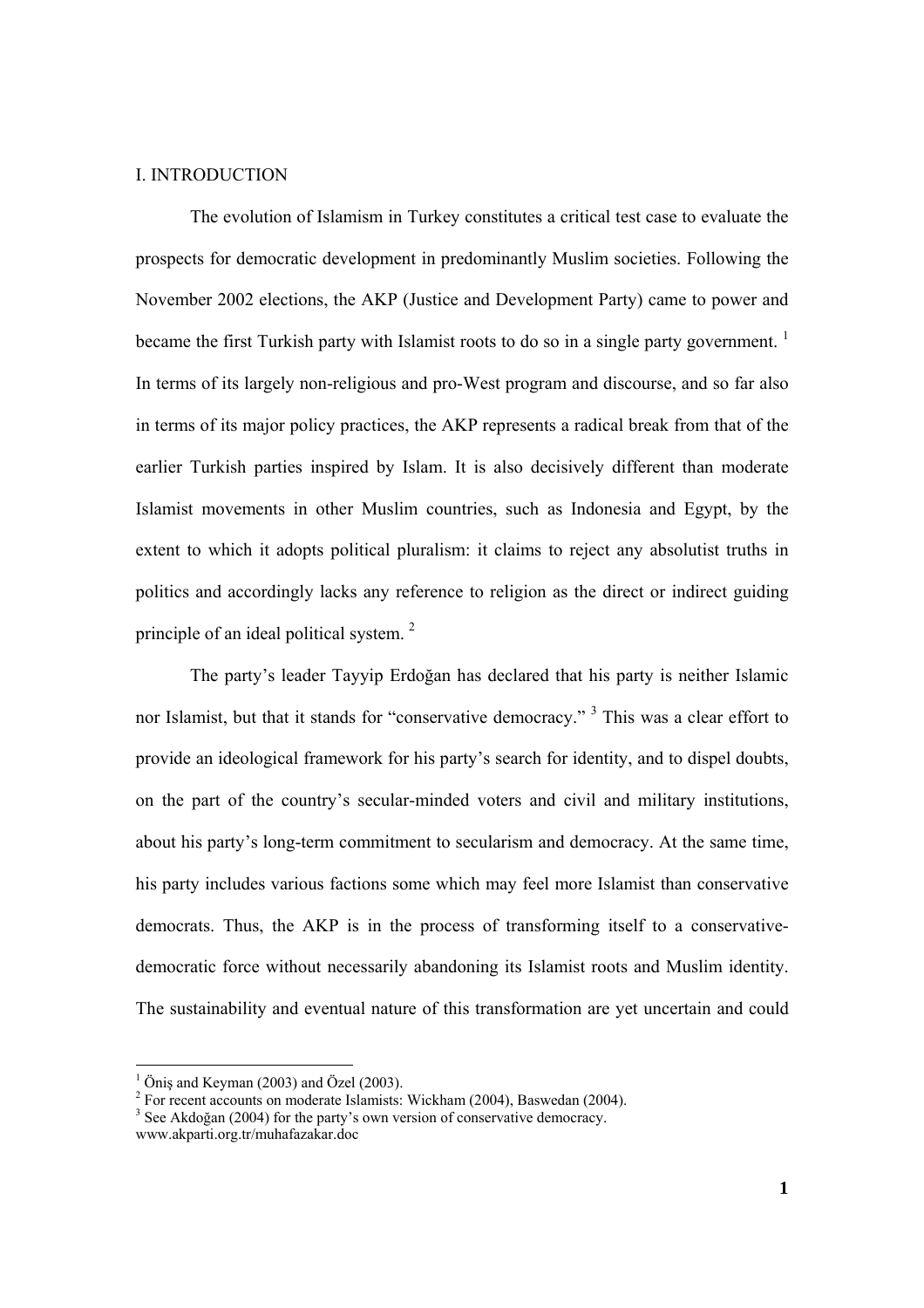redefine the center of Turkish politics and the "mainstream" of the Turkish society in a way that includes more piety and allows a more enhanced public role for Islam. Simultaneously, it can considerably influence our answer to a more general question, that is, the compatibility of Islam and democracy.  $4$ 

It is crucial to ask, then, how, why and under which conditions the AKP's transformation is occurring, as this paper is intended to do. More specifically, the paper examines two questions. To what extent, how and why have the Islamist politicians whom the AKP represents, changed, and to what extent does this change reflect a longterm commitment to secular democracy in the context of Turkey's democratic consolidation? Which theoretical insights and policy implications do we gain from this case, which are applicable to other cases?

The answers to these questions are especially momentous in the present post-September 11, 2001 world. To the extent that the AKP experience proves successful in terms of Turkey's democratic consolidation and integration with western democracies, this can generate significant demonstration effects on the rest of the Muslim world and contribute to the moderation of religious identity polarization in international politics. Accordingly, Turkey's potential full membership in the EU, for which formal negotiations with the EU will begin in October 2005, have been hailed, among other reasons, as a prospect that would reduce the possibility of a global clash of civilizations. 5 If the AKP can successfully reconcile its Islamic background with the requirements of a consolidated liberal democracy, which more or less constitute the crux of the Copenhagen political criteria for full membership in the EU, it can lead the country to become the first

<sup>&</sup>lt;sup>4</sup> For recent inquiries, Zakaria (2004), Fish (2002), Esposito and Tamimi (2000).<br><sup>5</sup> Among others, Nicolaïdis (2004: 115).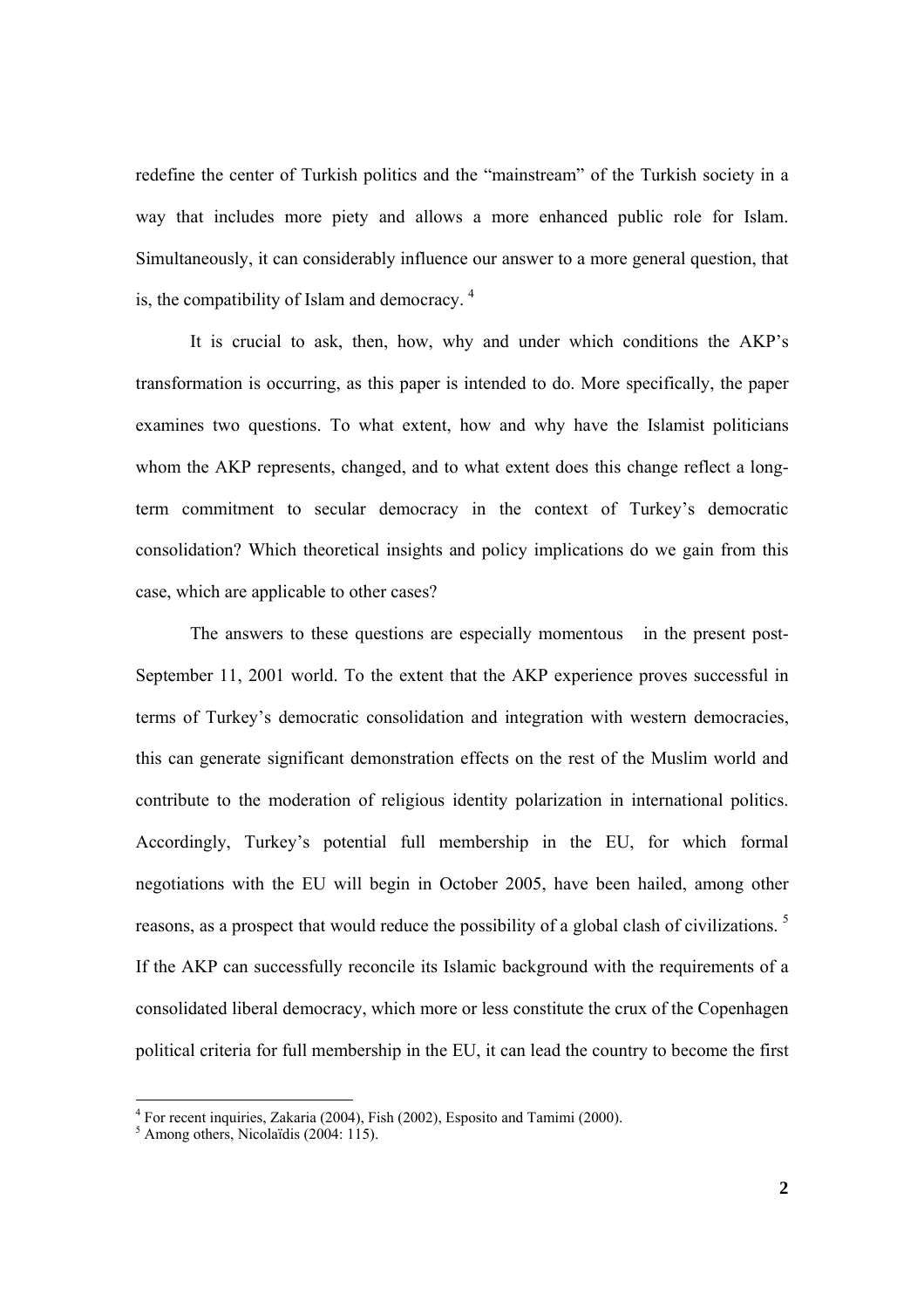mainly Muslim society to become a full member in the union. This would demonstrate to other Muslim societies that they can modernize democratically and without sacrificing their religion; it would also boost the EU's credibility and increase its cultural, economic, and political weight among Muslim nations, and thus in world politics.

At first glance, one can easily think that all these prospects are really the expected results of Turkey's five-decades-long, discontinuous experiment with multiparty democracy in a context of at least two-centuries of continuous Europeanization/modernization. Accordingly, one may think that the fruits of this modernization experience are finally trickling down on Turkish people by giving them a more inclusive democracy: a state-centered and authoritarian-democratic version of Turkish modernity, which is deeply suspicious of religion, is giving way to a more society-centered and pluralistic-democratic version, which is more at home with religion. The latter version of modernity may entail the "vernacularization of modernity" as well as the "internal secularization of Islam," to which Turkish Muslims contributed by using the socioeconomic, technological, and political-discursive "opportunity spaces" created by the former, *Kemalist*, modernity project. <sup>6</sup> The AKP may be viewed as the product of this process. Yet, less than a mere decade ago such a successful democratization of Turkish modernity, which was thought to be squeezed between economic constraints on one hand, and authoritarianism and the ascendance of ethnic and religious politics on the other, was held much in doubt.<sup>7</sup> What happened?

The importance of the Turkish case has already motivated a growing body of literature trying to explain the AKP's rise in Turkish politics (Turkish Policy Quarterly,

<sup>&</sup>lt;sup>6</sup> Yavuz (2003). *Kemalism* refers to moral and political principles inspired by Kemal Atatürk, the founder of modern Turkey.

<sup>7</sup> See the contributions in Özdoğan and Kasaba (1997).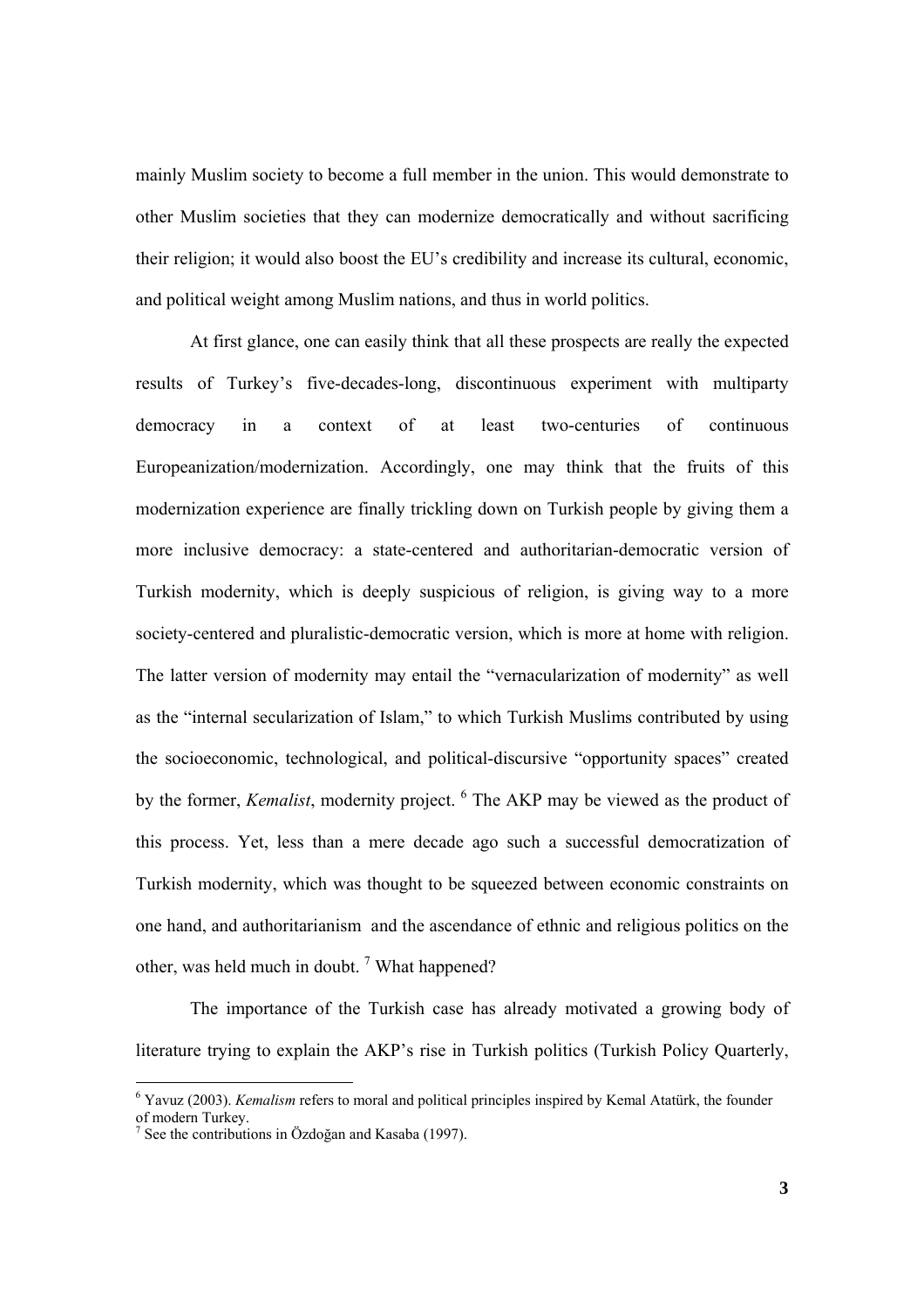2004; Mecham, 2004; Öniş and Keyman, 2003; Jenkins, 2003; Yavuz, 2003, chap. 10). Despite valuable contributions, however, we are far from a satisfactory explanation, which can also generate lessons for other Muslim societies and, for that matter, for predominantly Orthodox-Christian or Confucian societies that are also undergoing democratic transition. Individual discussions of these contributions will be offered later in the analysis. Here, suffice it to discuss which steps research should take toward a better explanation and how I try to address them in this paper.

First, it is important to acknowledge that the timing, that is, when and in which domestic and international context the AKP emerged, is crucial to derive a satisfactory explanation: simple and mono-causal explanations are insufficient. For example, electoral incentives may well be part of the answer why the AKP moved to the center, but it cannot be the only causal mechanism because such incentives existed since the beginning to transition to multiparty democracy in 1946. Thus, the question remains why the AKP responded to electoral incentives by choosing a centrist and moderate path, which is a different response than that of its predecessors in the  $1980s$  and  $1990s$ . <sup>8</sup> In response, this paper will weave together a multi-causal explanation and highlight its contingency on the domestic and international, economic and institutional contexts.

Second, one should separate three interrelated yet analytically different questions: (1) the AKP's electoral victory and its subsequent occupation of the political center, (2) the AKP's discursive, ideological and practical transformation, and (3) effects on democratic consolidation. The first two questions are separate because (1) did not necessarily require (2); it could have happened for example as a result of the weakening

<sup>&</sup>lt;sup>8</sup> In fact, if anything, scholars observed that the preferences of the Turkish electorate shifted to the right-of center during the 1990s. Çarkoğlu (2003).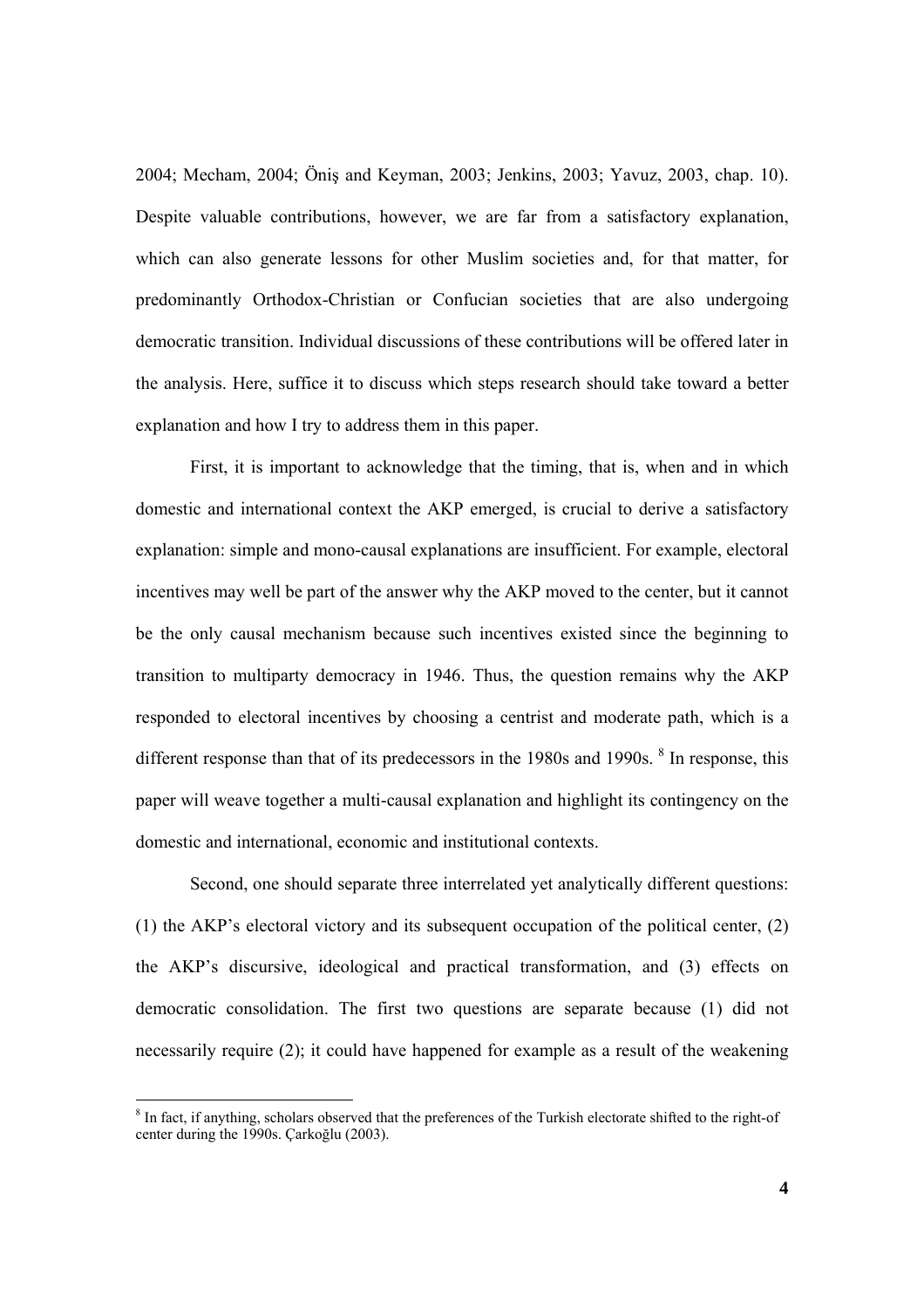of the centrist parties, and the inability of the leftist parties to fill the gap, alone.  $9$ Likewise, (1 and 2) might be necessary, but are insufficient for (3). This is because democratic consolidation does not only require the democratic transformation of religious political forces but also that this transformation is credible and sustainable. In response, this paper will first examine the questions (2) and (3) separately, but then combine them by asking to what extent (2) is credible and sustainable so as to foster (3).

An important clarification about the limited purposes of the paper is in order here. As Stepan (2000) highlights, democratic consolidation requires "twin tolerations" by both religious and non-religious political actors. We may call the latter *secularists* who would, everything else being the same, minimize religion's public-political role and visibility. Democratic consolidation necessitates that secularists, too, make a firm commitment to democratic procedures and may necessitate that they become more tolerant of religion's social and political roles. The dynamics of this part of the democratic equation are outside the purview of this paper; I will focus on the religious actors' contribution to democratic consolidation and will assume that credible and sustainable democratic change on the part of religious actors may be necessary but is insufficient for the rise of democratic tolerance on the part of the secularists.

Third, a related issue is that in order to be able to examine the AKP's contribution to democratization, one has to conceptualize carefully what democratic change involves. Often, current research uses interrelated yet disparate concepts such as secularization, moderation, liberalization, and democratization interchangeably and without clear definition. Thus, it should be clarified upfront that the goal in this paper is to examine the

 $9$  In other words, presumably, AKP could capture the center without changing or without offering a new version of political Islam that is attempting to reconcile Islam and democracy.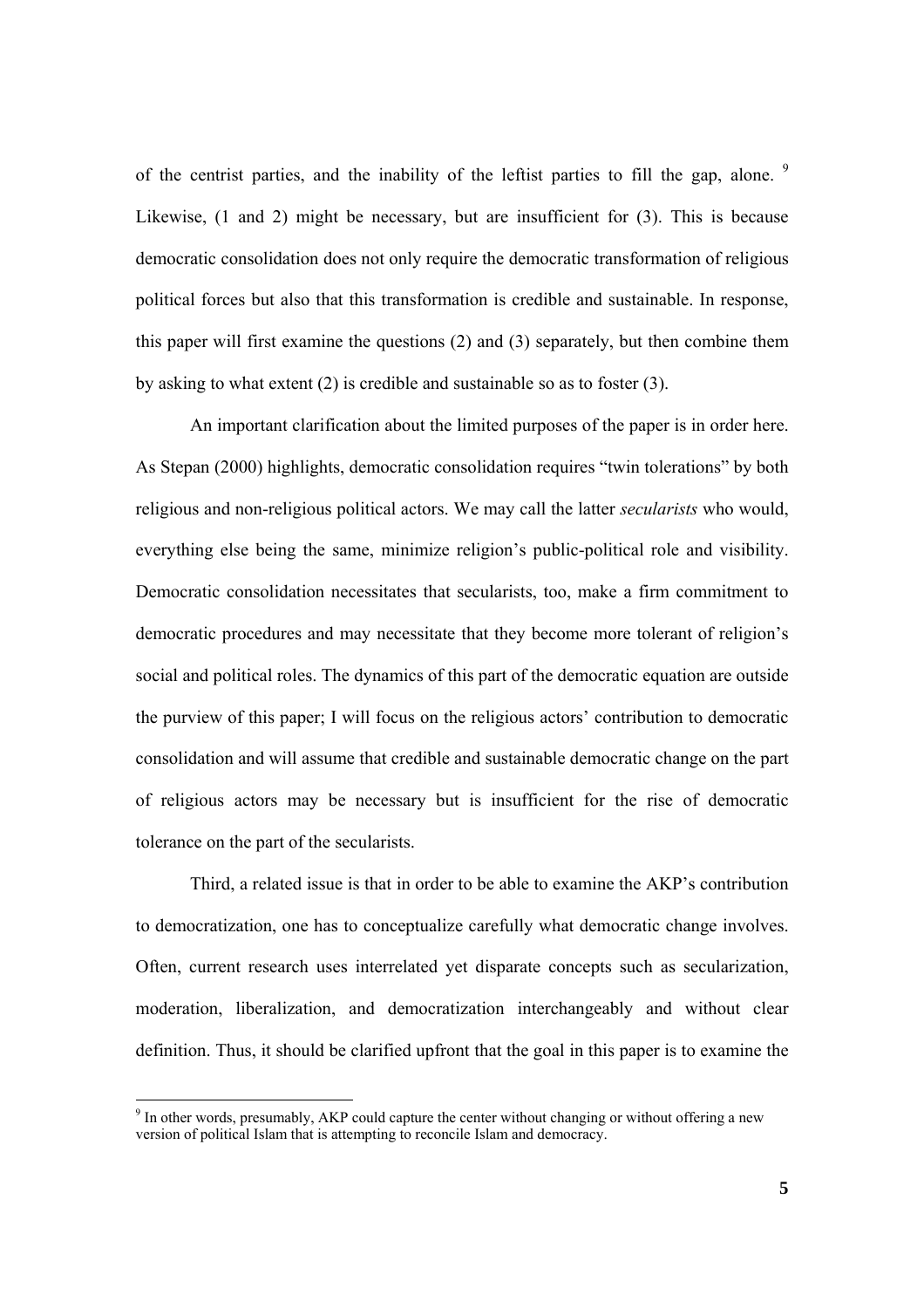relationship between political Islam and liberal democracy, as opposed to alternative relationships such as Islam and electoral democracy. *Political Islam* (henceforth PI) can be defined as comprising those actors for whom Islam is (or has recently been) the primary political identity and who participate in the political process with the expressed aim of pursuing an agenda that is inspired by Islam. *Liberal democracy* (henceforth LD) distinguishes itself from electoral democracy primarily via its protection of individual freedoms such as the freedoms of thought, conscience, and association, and via its checks against the tyranny of majority in regard to these issues.

Thus, pending a better definition later in the paper and in regard to my topic here, a *liberal democratic consolidation* (henceforth LDC) requires among other things that political-Islamic actors recognize the freedoms of thought and association for non-Muslims *and* for Muslims. In an LD the main Islamic political actors should accept that those nominal Muslims who choose not to practice, not to believe, or to adopt heterodox belief systems should have the same recognition and freedoms as mainstream Muslims. Thus, these actors should be ready to abstain from using the powers of the government to favor those who share their faith or to discriminate against those who do not. Accordingly, I will simply assume that such protection of individual and minority rights requires secular government, i.e., separation of state and religion; however, the specific institutional configuration of secular government, and thus the public-political role and visibility that religious actors enjoy without undermining the twin tolerations necessary for LDC, may differ from country to country.<sup>10</sup>

<sup>&</sup>lt;sup>10</sup> Note that the relation between *secularization* (as opposed to secular government), which is the declining authority of religion in social, political, and economic spheres, and LD, is a separate question that is not the focus here.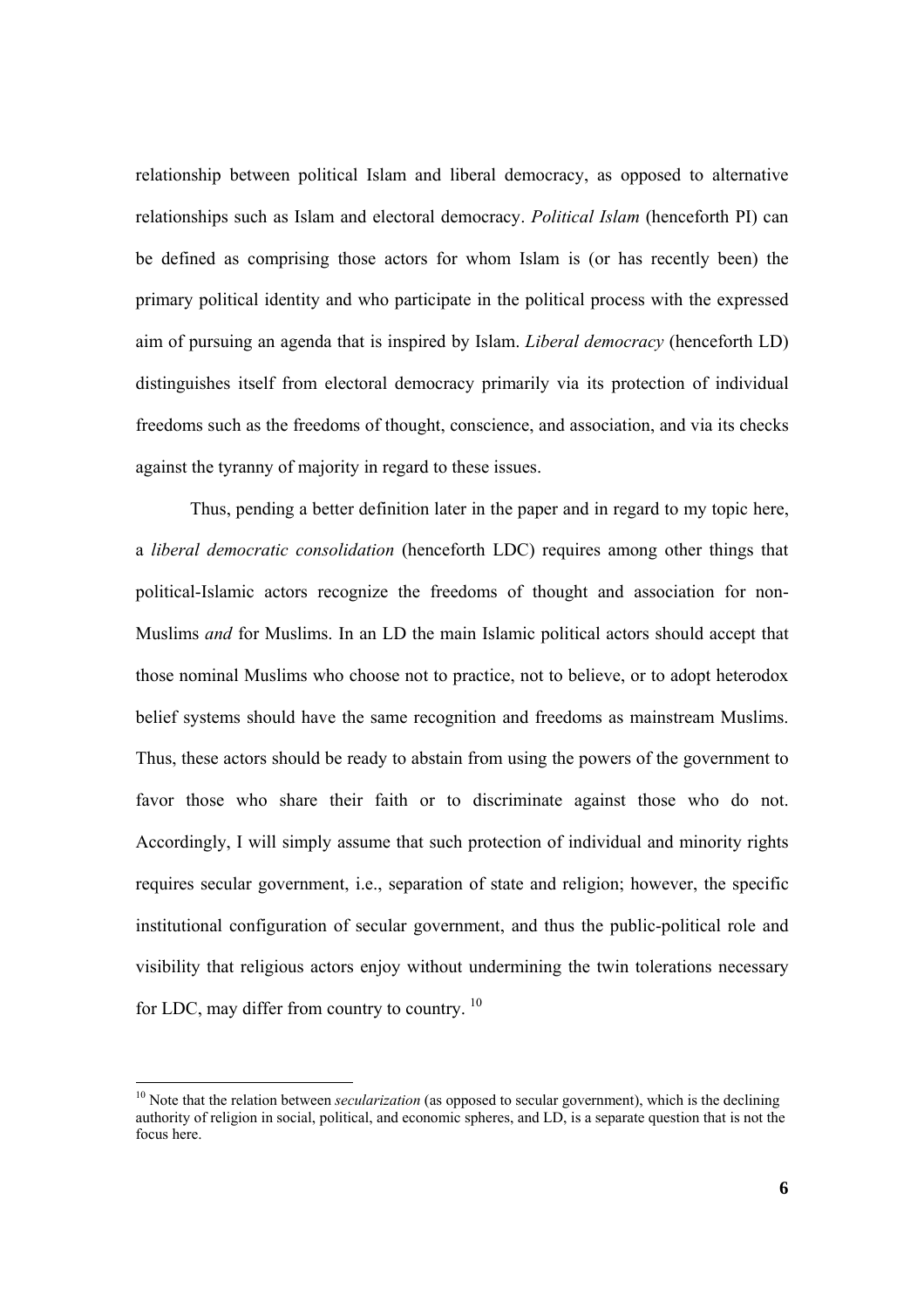Fourth, there is a need to investigate the question of Islam and democracy by drawing comparisons between different actors and periods within single cases, between cases in different Muslim societies, as well as between political Christianity and PI. The crucial condition on which the possibility and potential fruitfulness of any of these comparisons, especially the latter, depends is that one tries to conceptualize the question by using analytical terms and variables such as religious politics and mobilization, which are not culture- or country-specific. (Kalyvas, 2003). Accordingly, this paper attempts to analyze the case of the AKP, first, in comparison to its predecessors and alternatives in Turkey, and second, in general analytical-theoretical terms that enable one to draw comparisons with non-Turkish cases and inform various theoretical literatures such as democratization and identity politics.

In accordance with the above discussion, the following sections will attempt to achieve the following. The first is to demonstrate that the AKP diverges from its predecessors considerably in ways that contribute to LDC in Turkey. Second, the goal is to use theory in order to develop a simple analytical framework that can explain the AKP's transformation. Third, the goal is to explain the AKP's emergence by using this framework. As part of this goal, an objective is to identify the conditions and causal mechanism on which the sustainability of the AKP's transformation depends. Finally, it will be argued that, if continued, this transformation could produce a new and more liberal-democratic model of PI: lessons and policy implications are discussed.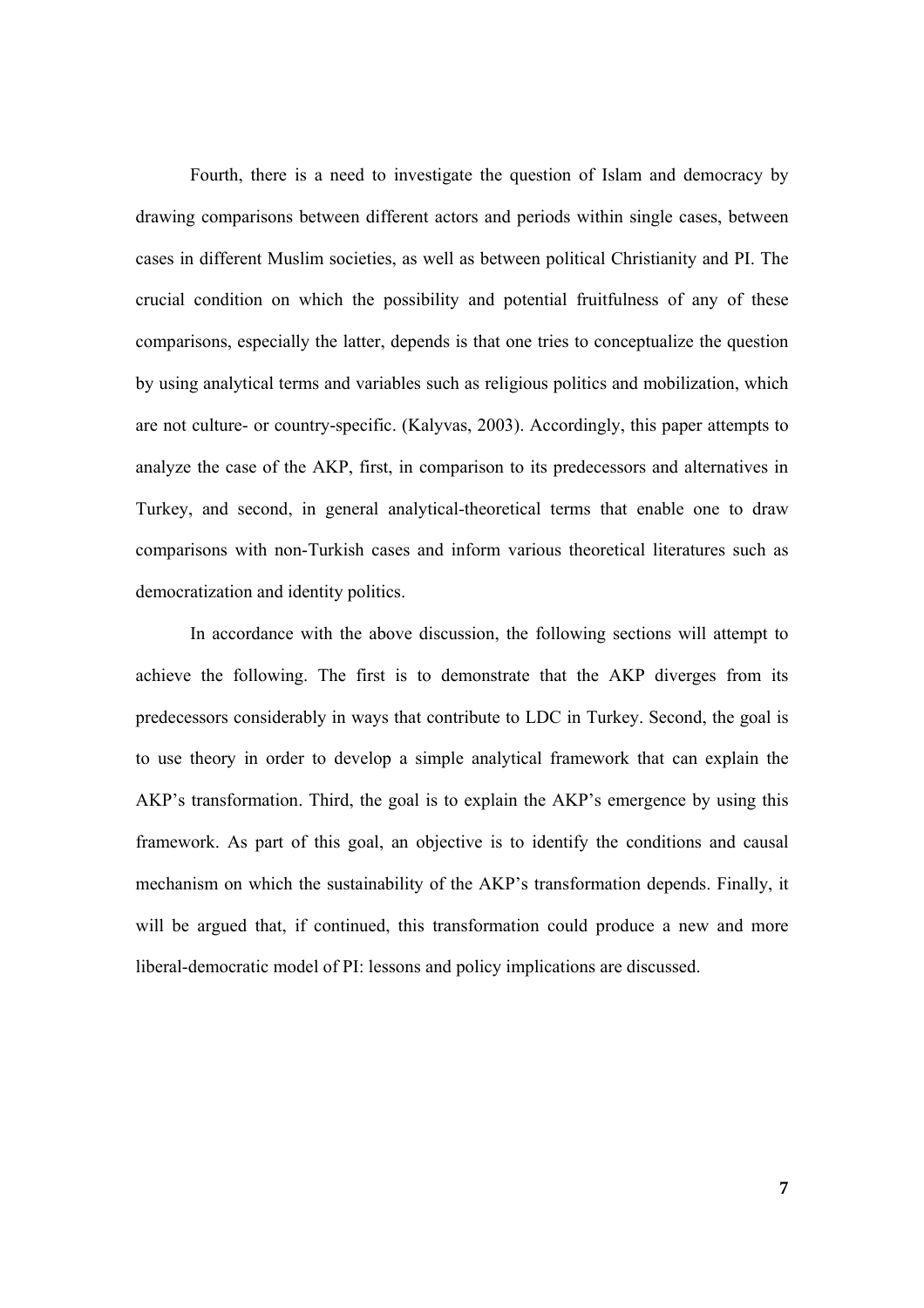## II. HOW DIFFERENT IS THE AKP?

### *Political Islam in Turkey*

 The AKP was founded by the reformer-moderates (*yenilikçiler*) within the Virtue Party FP (*Fazilet Partisi*), which the Constitutional Court shut down in 2001 for being the continuation of the Welfare Party RP (*Refah Partisi*). The RP was itself closed by the Court for its alleged anti-secular activities. Thus, the AKP is rooted in a political tradition that has demonstrated significant survival skills within Turkey's strictly secular political system. Turkish secularism had originally been aimed at privatizing religion but evolved into a system featuring intensive state-regulation of religion, public promotion of a moderate and Turkish Islam, and military-backed laws and policies curbing PI. Nevertheless, PI has long been a familiar yet contentious part of Turkish democracy.<sup>11</sup> Until the 1970s PI was represented within the mainstream conservative parties. The first political-Islamic party was established in 1970 by a group of dissidents from the mainstream-conservative Justice Party. 12 This first Islamic party was shut down during the military coup a year later. It was soon replaced by the National Salvation Party, the MSP (*Milli Selamet Partisi*), which succeeded in becoming a junior partner in a series of coalition governments during the 1970s, with relatively low voter support of around 10 percent. The MSP was banned by the 1980-1983 military regime, along with the other political parties.

The AKP's main predecessor, the RP, was founded in 1983 by the leadership of the MSP. After a less than impressive election performance in 1987, the RP significantly increased its votes in the 1991 national elections and came out as the winner of the 1994

 $11$  Davison (2003), Berkes (1998), Mardin (1986).

<sup>12</sup> The National Order Party (*Milli Nizam Partisi*) and the National Outlook Movement (*Milli Görüş Hareketi*).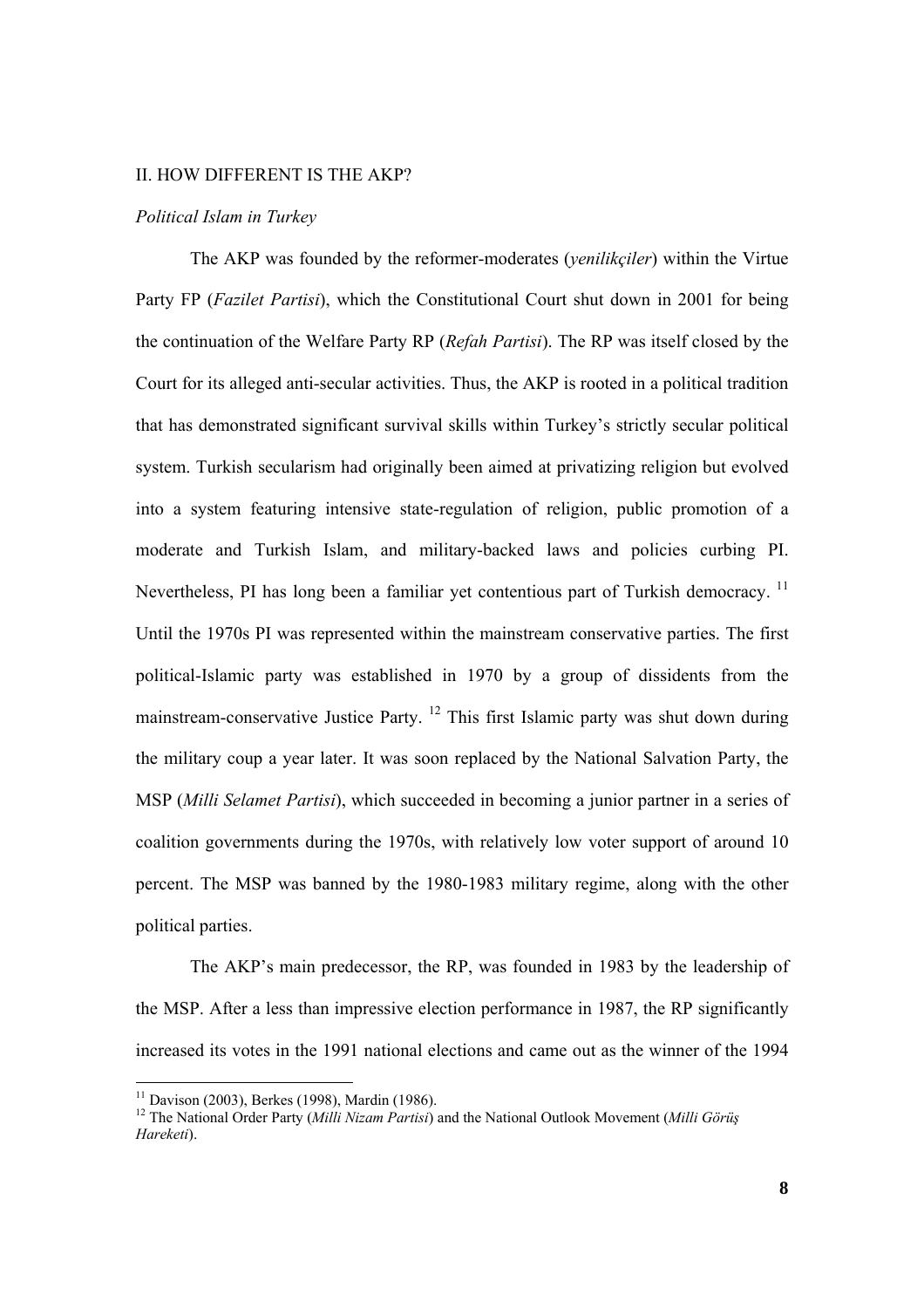local elections, foreshadowing its remarkable success in the national elections a year later. Following its emergence as the winner of the 1995 national election, the RP became Turkey's first party came to power as the dominant partner of a coalition government after running on an explicitly Islamist platform. The reasons for the party's success included its impressive grassroots organization that successfully combined traditional and cutting-edge methods; its ability to use religious symbolism in order to coalesce those conservative-Muslims who were economically winners of Turkey's post-1980 economic liberalization but were excluded from the country's social-political elite, with the conservative poor who were losers of integration with global economy; the relative Islamization of the Turkish society as a result of the 1980-83 military regime's policies and in line with the global trends; and the fragmentation and corruption of the mainstream parties under the weight of economic crises, the Kurdish conflict in the Southeast, and personal quarrels between mainstream leaders.

The RP skillfully capitalized on this political environment with a message that pronounced in particular the idea of a new and just order (*adil düzen*). 13 This message combined nationalist-religious tones with populist promises and the promise of a radical break with the old system, including changing Turkey's pro-West long-term foreign policy and relations with the much detested international organizations such as the IMF. Thus, this year was a watershed for Turkish PI not only because of the remarkable upward shift in its voter support, thus transforming it from a marginal to a mass party, but also because of the ambitious and comprehensive nature of its program. Buğra (2002) argues that the RP distinguished itself from earlier political-Islamic actors via its comprehensive social-political project that was "an attempt to establish religion as the 

<sup>&</sup>lt;sup>13</sup> Göle (1997); Heper (1997); Yavuz (1997); Öniş (1997).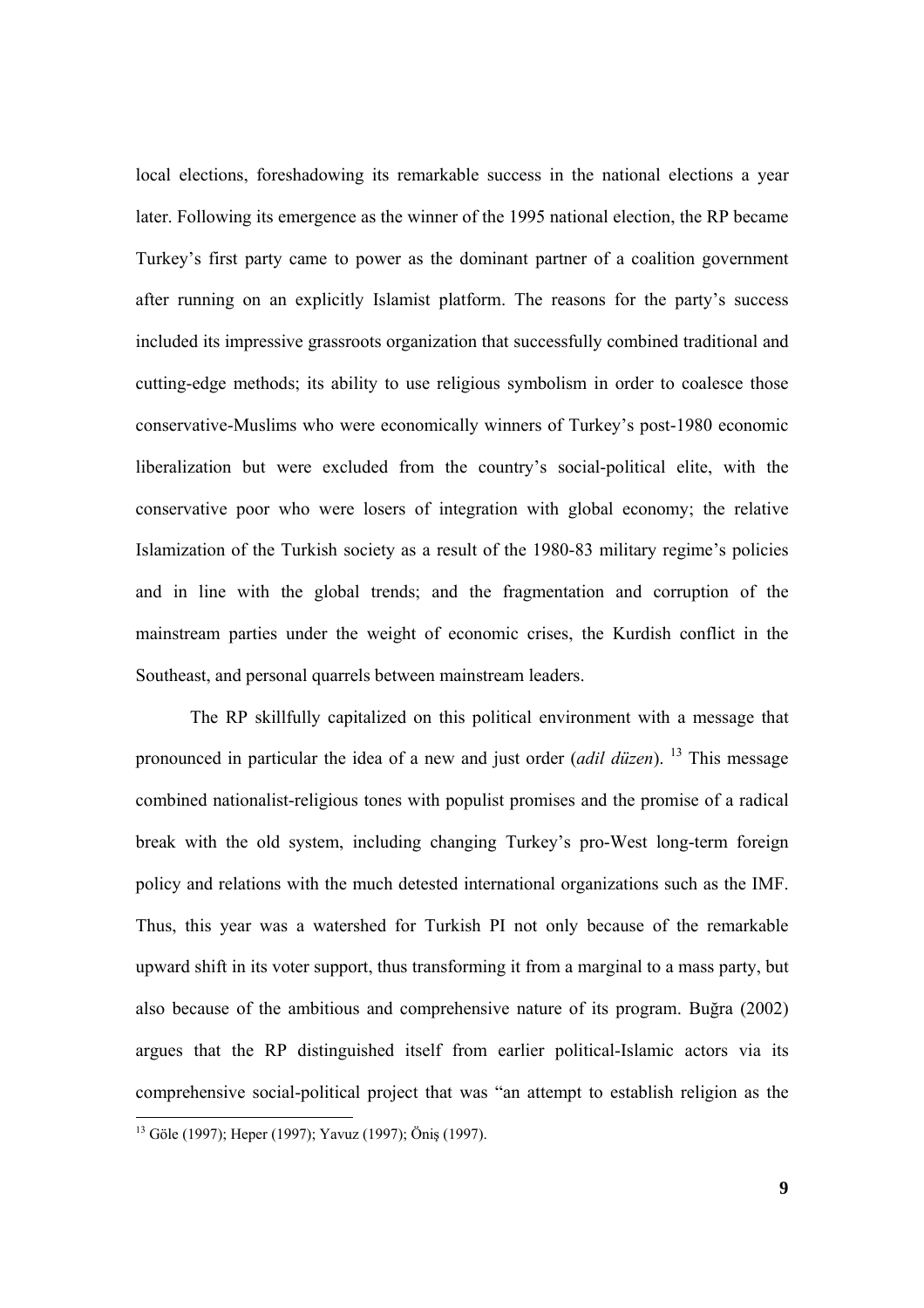cultural basis of a comprehensive reorganization of social, economic, and political life."  $14$  Hence, although the RP was not a radical-fundamentalist party in terms of Brumberg's classification that will be discussed in the next section, it fit the description of a reformist-fundamentalist party. However, party members also included a younger generation of potentially liberal-Islamist moderates, reflecting a "knife-edge equilibrium" inherent to the RP's support base.<sup>15</sup>

The views and sympathies of the moderates were being aligned with that of the party's supporters whose interests would be hurt by a radical reorganization of society: among other things that would reshuffle Turkey's links with the West and the global economy. Either way, the party lacked the political power to reorient Turkey's pro-west economic and political system. Thus unable to launch any far-reaching reforms in the economic realm, the party focused on policies in the realms of culture and foreign policy in order to satisfy its reformist-fundamentalist clientele. These policies, such as a widely publicized first foreign visit by premier Erbakan to Libya, and plans to build a mosque in an Istanbul square that for secularists symbolized the secular lifestyle and to allow public servants to wear head scarves in government offices, proved deeply alienating to the country's secularist establishment and voters. Consequently, a broad-based socialpolitical alliance led by the military launched a vicious public campaign against the government, which rapidly eroded its governing ability.

The final blow came in February 28, 1997, when the then military-dominated National Security Council publicly criticized the government and effectively demanded that it implement a number of secularist policies. What have been dubbed a "post-modern

 $^{14}$  p. 108.

 $15$  Öniş (2001).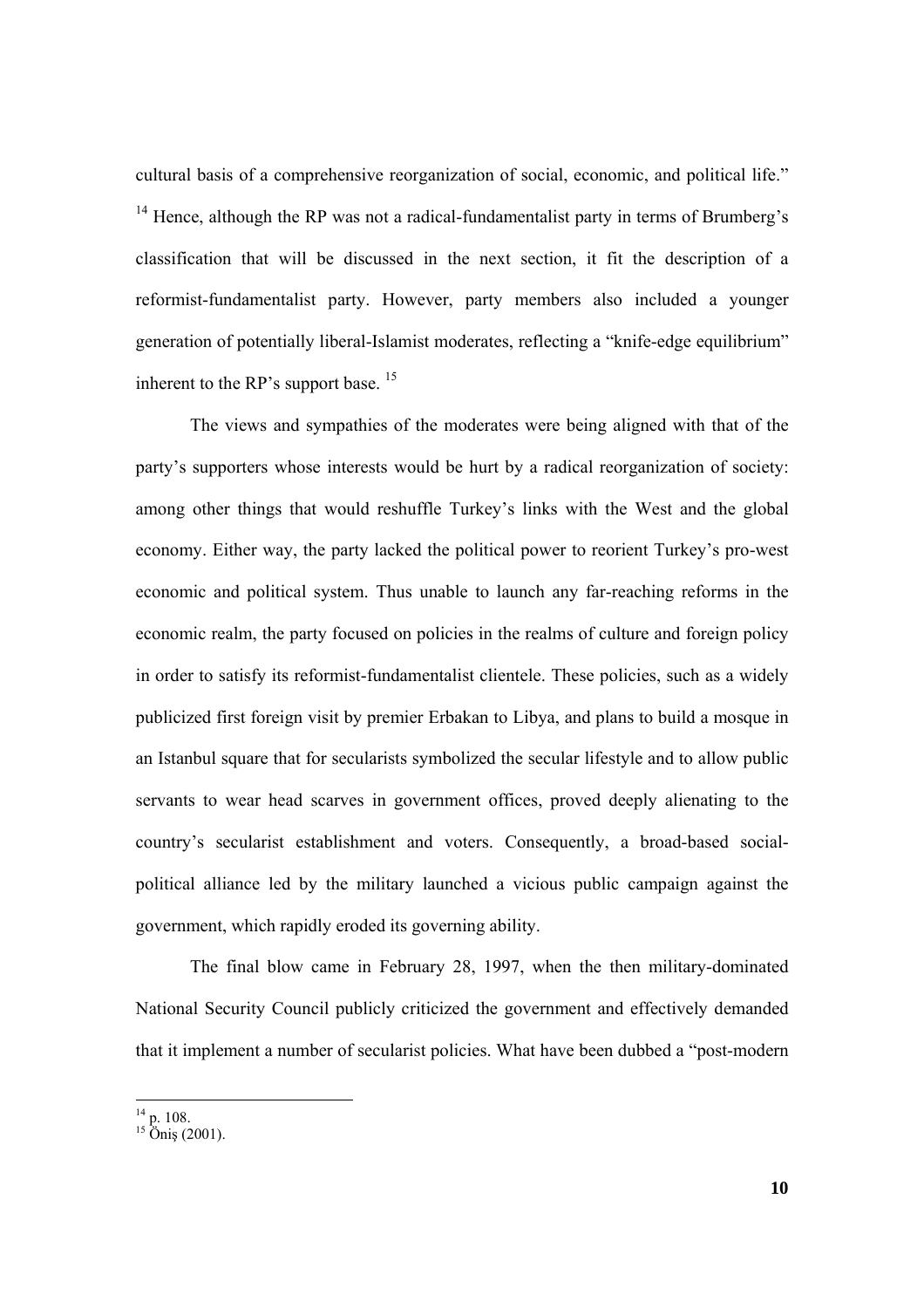coup" and the subsequent "February 28 process" compelled the RP government to resign in June. A crack-down on actual and perceived Islamist political and economic actors followed, along with a series of reforms, particularly in the educational realm, which were aimed at reversing the gradual, perceived Islamization of the system. All in all, Turkish Political Islamists had to endure a period of shocking defeat and disarray.

# *How different is the AKP from its predecessors and the rival SP?*

 Table 1 summarizes the results of a comparative content analysis covering the party programs of the AKP, RP, and SP, a party which is led by Erbakan's followers. In addition to assigning a lesser economic role to the state than the other two, most importantly for the purposes here, the AKP's program pronounces an unequivocal commitment to LD. After using the expression "nobody can be free unless everybody is free," the program commits the party to protecting the rights of the believers from various religions, as well as the rights of the non-believers (*inançsızlar*). The program also denounces ethnic and religious politics, which it describes as "the misuse of ethnic and religious sentiments for politics."16

The AKP's program downplays religious issues while emphasizing individual and human rights, economic and democratic reforms, and integration with the EU. The SP's program lays emphasis on democratization, too, however, its conception of democracy appears to be less liberal and more nationalistic: it highlights collective rights more than individual and human rights and frequently refers to the term and value of the nation and national interest. In comparison, the AKP program tends to refer to universal human rights and Turkey's international obligations based on the treaties it has signed. Conspicuously, neither the AKP nor the SP program includes an explicit reference to the 

<sup>&</sup>lt;sup>16</sup> pp. 2 and 4. www.belgenet.com/parti/program/ak  $1.html$ . Accessed on March 4, 2004.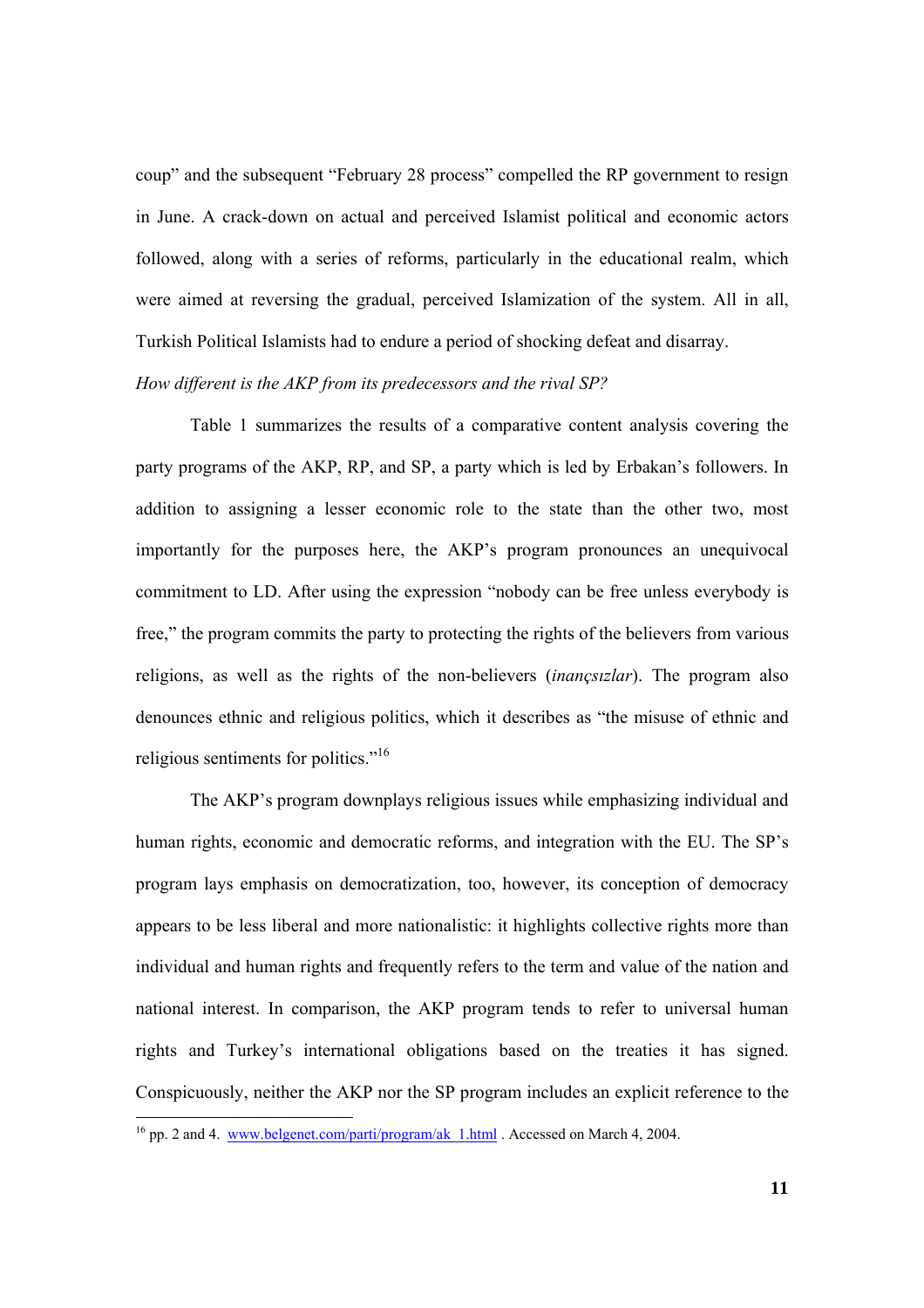important issue of women's rights. Both programs also lacked any direct reference to the headscarf issue, the right of women to wear a Muslim style headscarf in universities and government offices, which was one of the RP's banner cries.

|                                            | <b>AKP (2001)</b>                | SP (2001)                       | $RP(1995)^{17}$                      |
|--------------------------------------------|----------------------------------|---------------------------------|--------------------------------------|
|                                            | Strong emphasis on               | Lip service to                  | No reference to individual or        |
| <b>Democracy</b>                           | individual rights, minority      | democratization and             | human rights.                        |
|                                            | rights, and civil society.       | individual rights and almost    |                                      |
|                                            |                                  | no mentioning of civil          | Major emphasis on social             |
|                                            | Explicit rejection of the        | society.                        | rights and freedom to practice       |
|                                            | misuse of religion for politics, |                                 | religion.                            |
|                                            | and of the oppression of the     | Emphasis on the question of     |                                      |
|                                            | different interpretations and    | secularism, what it is and      |                                      |
|                                            | practices of religion.           | what it is not.                 |                                      |
|                                            | Conspicuous absence or           | Reference to individual rights  |                                      |
|                                            | shortage of references to        | and freedoms, with strong       |                                      |
|                                            | religious rights or to the       | emphasis on religious           |                                      |
|                                            | question of secularism.          | freedoms.                       |                                      |
|                                            | State's role in the economy      | Emphasis on welfare state.      | Extremely significant.               |
|                                            | defined as regulator and         |                                 |                                      |
|                                            | supervisor.                      | Need for a shift from rent-     | Strong redistributive role for       |
| <b>Economic</b>                            |                                  | seeking economy to "just"       | the state.                           |
| Role of the                                | Emphasis on (fast and            | economy.                        |                                      |
| <b>State</b>                               | transparent) privatization and   |                                 | An active role for the state in      |
|                                            | structural reforms               | Establishment of a "guidance    | subsidizing industrial               |
|                                            |                                  | and guarantee fund" for         | development.                         |
|                                            | A diminished role for the        | agricultural sector.            |                                      |
|                                            | state in agriculture.            |                                 | Privatization de-emphasized.         |
|                                            | Weak nationalistic flavor        | Moderate nationalistic flavor.  | Very strong nationalistic<br>flavor. |
|                                            | Almost every policy and          | National interest frequently    |                                      |
|                                            | reform is justified by           | used as justification of policy | Conceives Turkey as the              |
|                                            | reference to international       | positions.                      | leader of the Muslim world.          |
|                                            | treaties, especially the         |                                 |                                      |
| <b>Nationalism</b>                         | Copenhagen Criteria, and         | Lip service to international    |                                      |
|                                            | globalization.                   | obligations.                    |                                      |
|                                            | Emphasis on Turkey's need        | Embrace of integration with     |                                      |
|                                            | to keep pace with regional       | the EU.                         |                                      |
|                                            | and global trends                |                                 |                                      |
|                                            | Defines itself as conservative-  | Moral-ethical values and        | Very strong.                         |
| <b>Religion and</b><br><b>Moral Values</b> | democratic and emphasizes        | spiritualism offered as the     |                                      |
|                                            | values, traditions, and social   | ultimate solution to most       | Outlines specific                    |

  $17$  Third column draws on Öniş (2001: 288).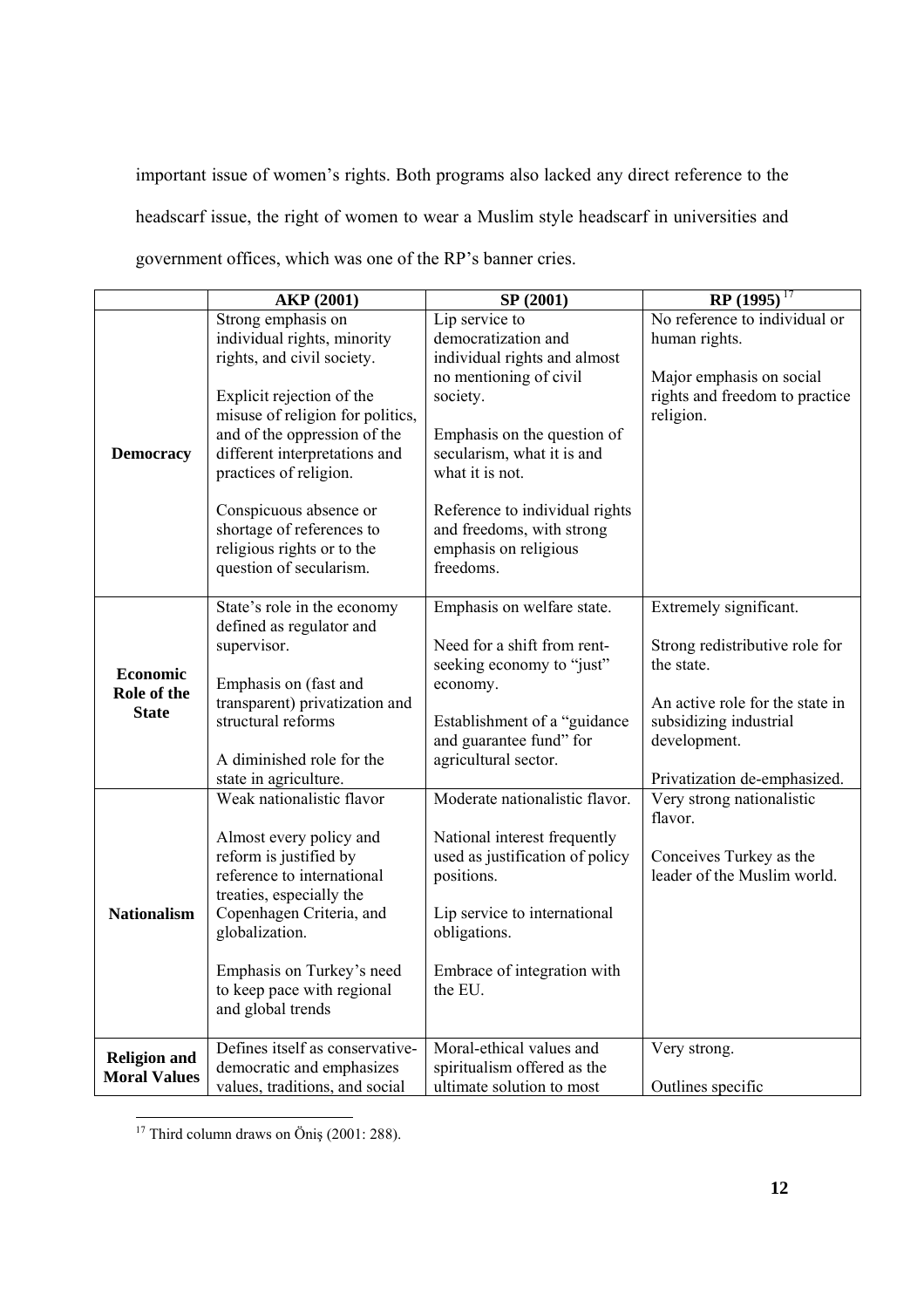| norms as crucial in the good | problems (e.g. poverty).       | recommendations with          |
|------------------------------|--------------------------------|-------------------------------|
| working of the system.       |                                | special reference to Islamic  |
|                              | Advocates mandatory religion   | values and practices. A major |
| No special reference to      | and ethics classes in schools. | distinguishing characteristic |
| religious values.            |                                | of the party program.         |
|                              | Critical of materialism.       |                               |

**Table 1.** Comparative Evaluation of the Party Programs of the AKP, SP, and RP.

 As Table 2 offers examples, the programs of the AKP and the SP also differ drastically in terms of their discourse and symbolism. The AKP's highlight discontinuity with the earlier tradition of Turkish PI represented by the RP, while the SP's display a clear continuity with the RP tradition, although reflecting a less radical, more secular, and pro-West version. The SP program's accentuates the values of justice and welfare, which are discursively and conceptually associated with the RP, while the AKP program's relative downplaying of these values makes the opposite point. In fact, on the SP's official web site, whenever the program used the term welfare (*refah*), which was also in the name of the RP, even in the middle of a sentence, the term was always capitalized, even though the term was used in a different context, i.e., it did not directly refer to the RP.

In general, the SP's program frequently employs a vocabulary borrowed from the Ottoman Turkish, which is associated in Turkey with the old-school conservative politics and PI. In comparison, the AKP program employs a modern Turkish vocabulary that is reminiscent of center-left parties. Notably, although both programs make references to moral values, the SP employs Ottoman-Turkish terms such as *maneviyat* (spirituality) while the AKP program employs modern substitutes. Casual observations of the AKP leader Erdoğan's discourse also indicate a shift away from the RP's values to pro-West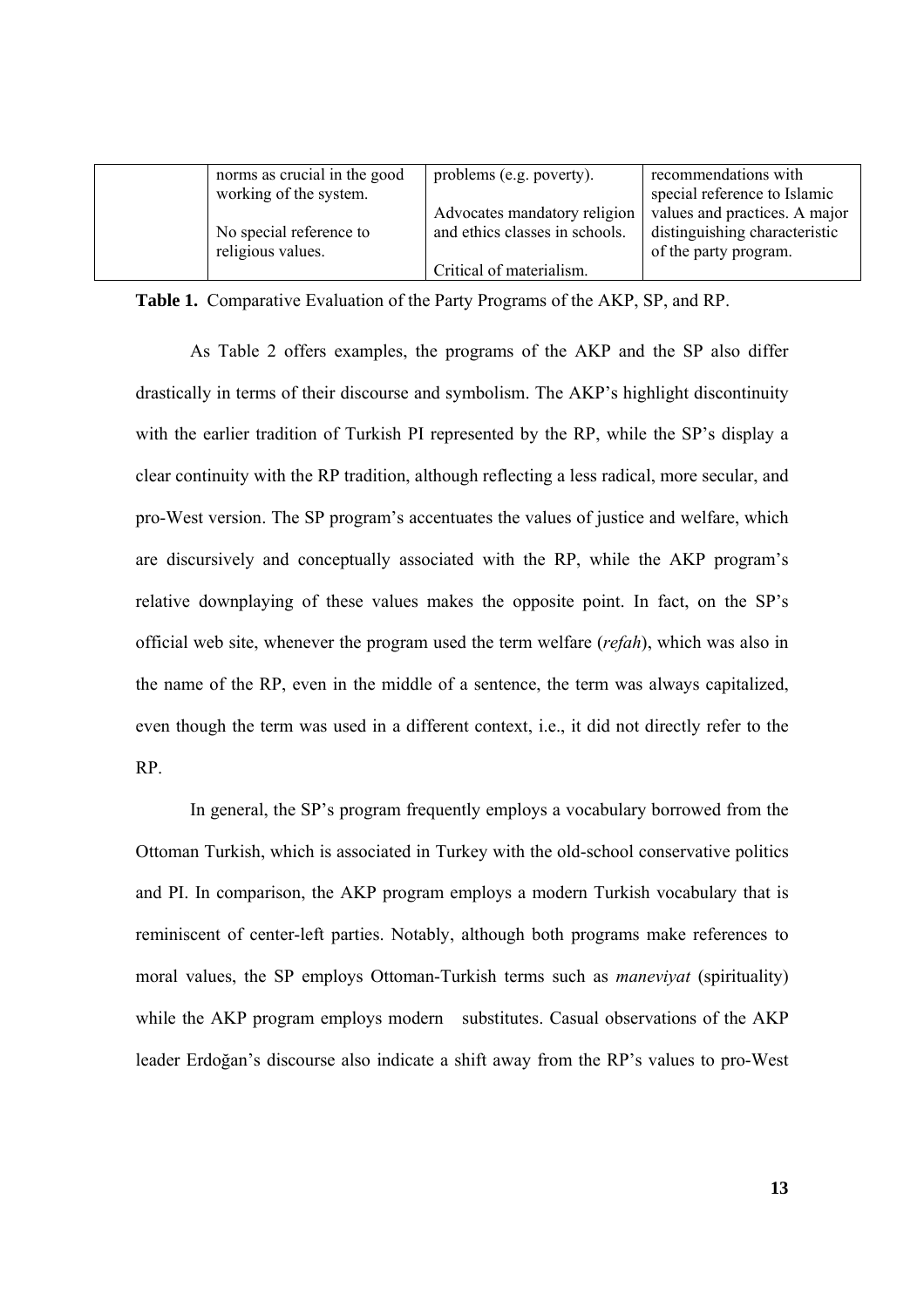liberal democratic values. However it is also important to note that he makes skillful use,

even accentuation, of the terminology borrowed from Islam and Muslim clergy. <sup>18</sup>

| Word                                 | <b>AKP-Program</b><br>(per 10 pages) $^{19}$ | <b>SP-Program</b><br>(per 10 pages) |
|--------------------------------------|----------------------------------------------|-------------------------------------|
| <i>Refah</i> (welfare) <sup>20</sup> | 2.0                                          | 6.4                                 |
| Religion                             | 1.6                                          | 3.8                                 |
| Muslim                               | 0.0                                          | 0.5                                 |
| Human rights                         | 2.0                                          | 1.3                                 |
| Justice $(Adalet)^{21}$              | 2.9                                          | 9.7                                 |
| Civil Society                        | 4.7                                          | 2.0                                 |
| Minority <sup>22</sup>               | 0.6                                          | $\theta$                            |
| Morality (Ahlak)                     | 0.8                                          | 3.3                                 |
| Spirituality (Maneviyat)             | 0.0                                          | 3.1                                 |
| Nation (millet)                      | 1.6                                          | 9.2                                 |

**Table 2.** Comparative Frequency of Key Terms in the Party Programs of the AKP and  $SP<sup>23</sup>$ 

Finally, the AKP has a significantly broader electoral base than its predecessors and the SP, as Figure 1 demonstrates.

<sup>18</sup> Can Dündar, "Erdoğan'ın Sözcük Oyunu," (Erdoğan's Play with Words), *Milliyet*,9.10.2003. http://www.milliyet.com/2003/10/19/yazar/dundar.html **.** Accessed on: 03.03.2004. Also see Heper (2002).

 $19$  Page lengths were standardized in word processor for both programs.

<sup>&</sup>lt;sup>20</sup> The term welfare is also the name of the RP.

 $21$  Key concept in the RP's platform.

<sup>22</sup> The program makes clear that the terms minority (*azinlik*) and majority (*çoğunluk*) encompass political minorities and majorities, as in Islamists or secularists. The version in www.belgenet.com.tr uses the apparently more general term *azlık* instead of *azinlik*, which is normally used in Turkey to denote ethnic or religious (Christian) minorities.

<sup>&</sup>lt;sup>23</sup> AKP Program: http://www.akparti.org.tr/program.asp, accessed on March 3, 2004 and http://www.belgenet.com/parti/program/ak\_1.html , accessed on March 3, 2004; SP Program: http://www.sp.org.tr , accessed on March 3, 2004.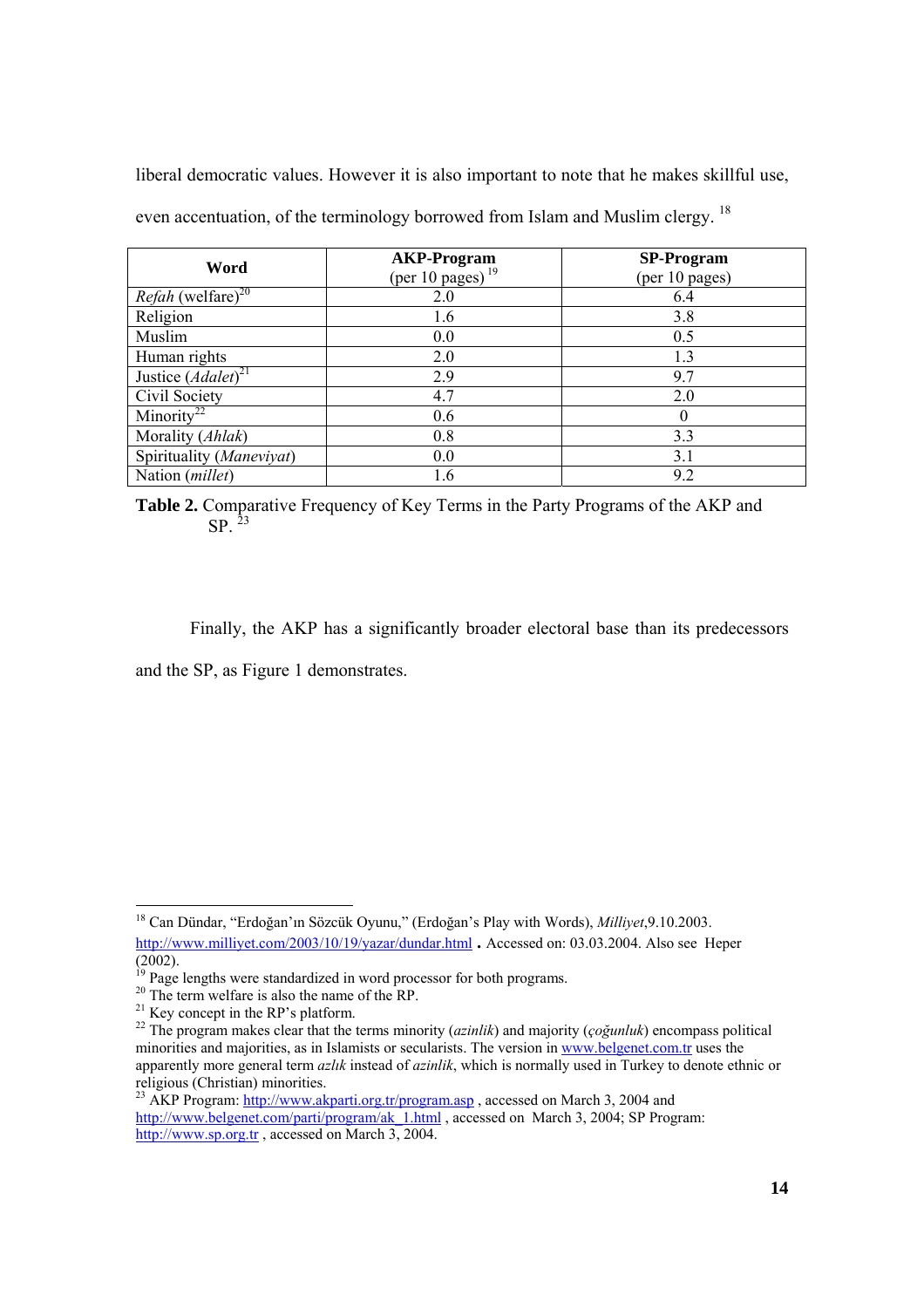

**Figure 1.** National Election Performances of the AKP and of Its Predecessors, In terms of Percentages of National Votes. 24



**MSP:** National Salvation Party **RP:** Welfare Party **FP:** Virtue Party

Figure 2. Local Election Performances of the AKP and of its Predecessors, in terms of Percentages of National Votes. 25

<sup>24</sup> Source: www.secimsonucu.com**.** Accessed on March 4, 2004.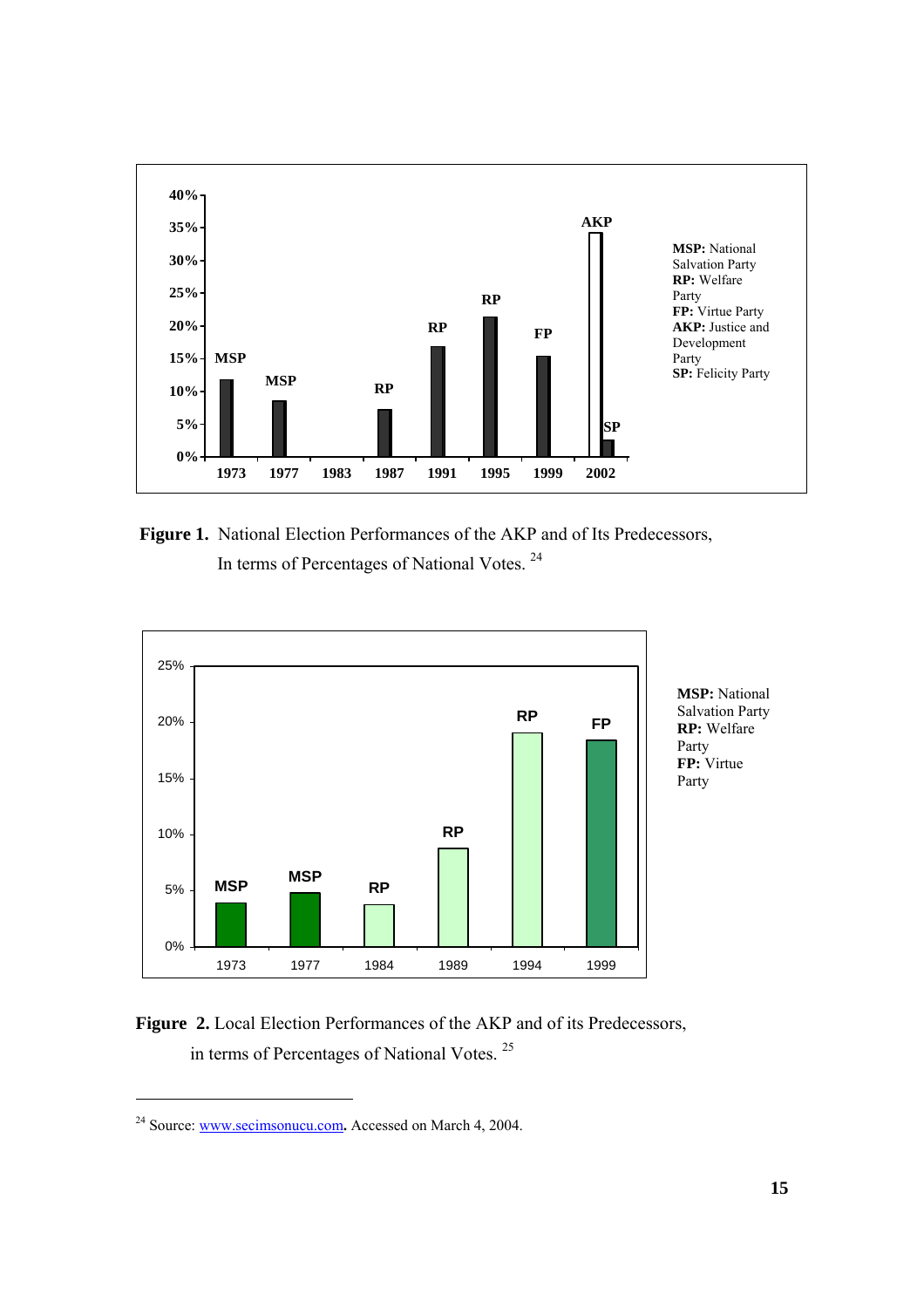# III. POLITICAL ISLAM AND DEMOCRACY: TOWARD A DYNAMIC AND CONTINGENT EXPLANATION

 This section is by no means intended to offer a comprehensive review of the vast literature on PI and democracy. Instead, the goal is to walk through the mental building blocks of a simple analytical framework to be developed in a series of propositions regarding the relationship between PI and LD. Scholars who study PI can roughly be divided into two groups, the pessimists and the optimists. As a result of an essentialist and static reading of Islamic religion and practice, pessimists maintain that Islam and democracy, especially LD, are inherently incompatible.  $^{26}$  For example, Huntington simply maintains that "Islamic culture explains in large part the failure of democracy to emerge in much of Muslim world."  $27$  Since culture is, however vaguely defined, largely understood to be static or slow-changing, this makes genuine democracy a rather dim prospect for predominantly Muslim societies. In support of this view, there is not yet a predominantly Muslim society with a consolidated democratic system.

However, for two major reasons, there is no need to believe that Islam in the sense of a set of religious beliefs is inherently less compatible with LD than other monotheistic religions such as Christianity and Judaism are, or have been. First, even if we consider religious dogma to be rather unchanging, religious practices, and their manifestations in the forms of political identities and mobilization, do change. Thus, arguably, the experience of Christian Democracy has demonstrated that religious politics can change, and that under favorable conditions such change can make religious politics compatible with LD (Kalyvas, 1996). Second, even writers who focus on the causal roles of

<sup>&</sup>lt;sup>25</sup> Source: http://www.yerelnet.org.tr/secimler/ . Accessed on: March 3, 2004.

<sup>26&</sup>lt;br>Among others, Huntington (1996); Kramer (1997).<br><sup>27</sup> Huntington (1996: 29).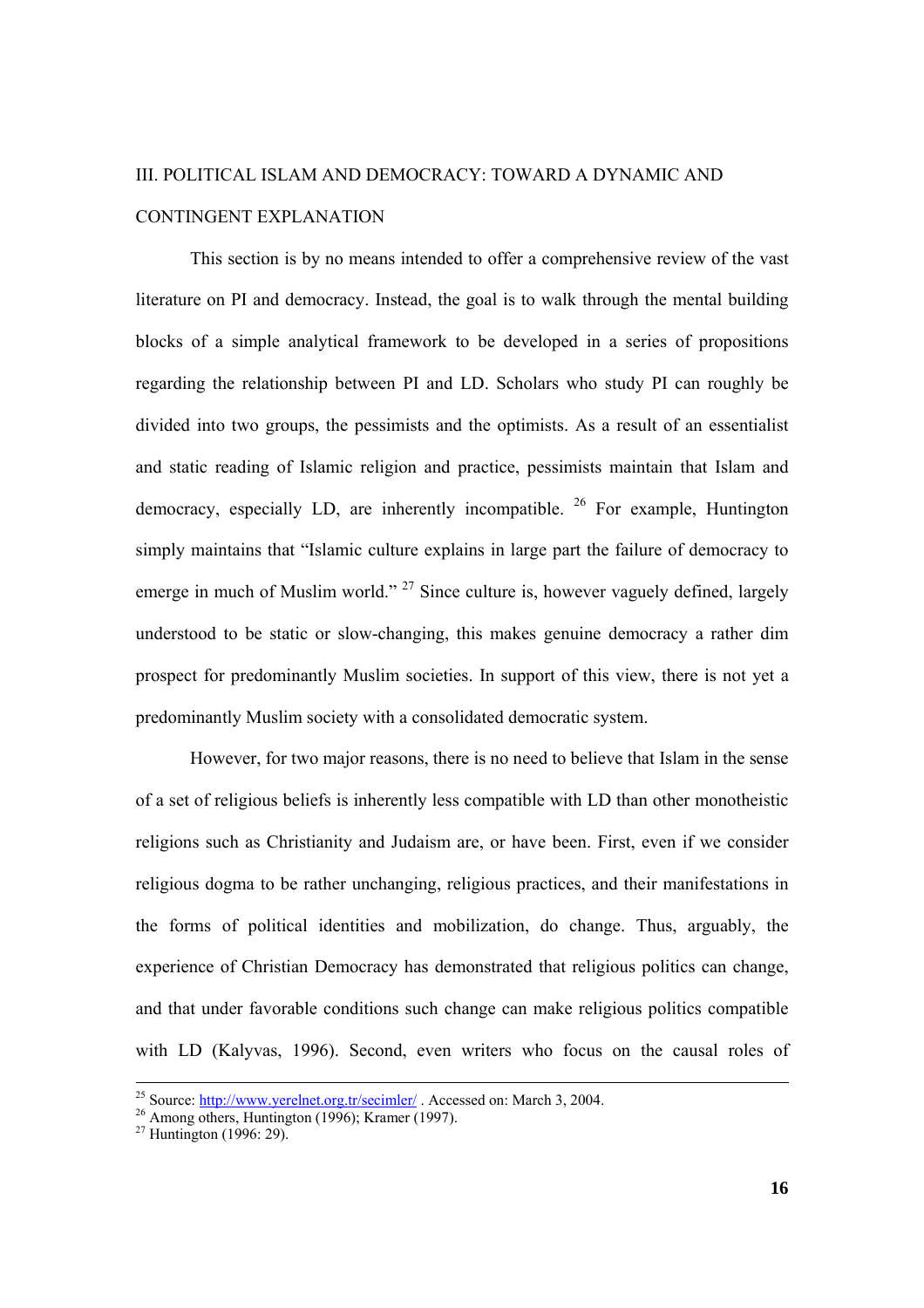ideational, religion-specific variables such as the religious dogma highlight that there has been enormous diversity and change within Islamic theology and philosophy over time.  $28$  To rule out the possibility that Islamic doctrines and political practices change in accordance with LD would "deprive contemporary Muslims of any agency or history, since they force Muslims to repeat the past compulsively in order to remain faithful to their identity" (Casanova 2001: 1054).

What about the empirical facts that in general the Muslim world is an underdeveloped and undemocratic world and that "Muslimness" is highly correlated with economic and democratic underdevelopment?  $29$  In large, cross-country samples, Muslimness may appear as a marker of other social and institutional qualities that are unfavorable to economic and political development. Such qualities, which are hard to be measured and included as variables in large-n studies, may include political traditions of personalistic rule and social-legal norms such as those encouraging female subordination $30$  and those obstructing the development of impersonal exchange relations and the growth of corporations. 31 As contingent outcomes of dimly understood historical-institutional processes that affected Muslim societies more than they did the rest, these qualities might have prevented the emergence of Islamic political actors who genuinely and credibly support LD; in other words, they might have prevented the emergence of Islamic or Conservative-Muslim democrats. In this sense, one may talk about an indirect causal link between Islam and democratic underdevelopment. However, such an indirect link that results from historical-institutional processes would not rule out

 $28$  E.g. El-Effendi (2000).

<sup>29</sup> Kuran (1997); Fish (2002).

 $30$  Fish (2002).

<sup>31</sup> Çızakça (2002); Kuran (2003).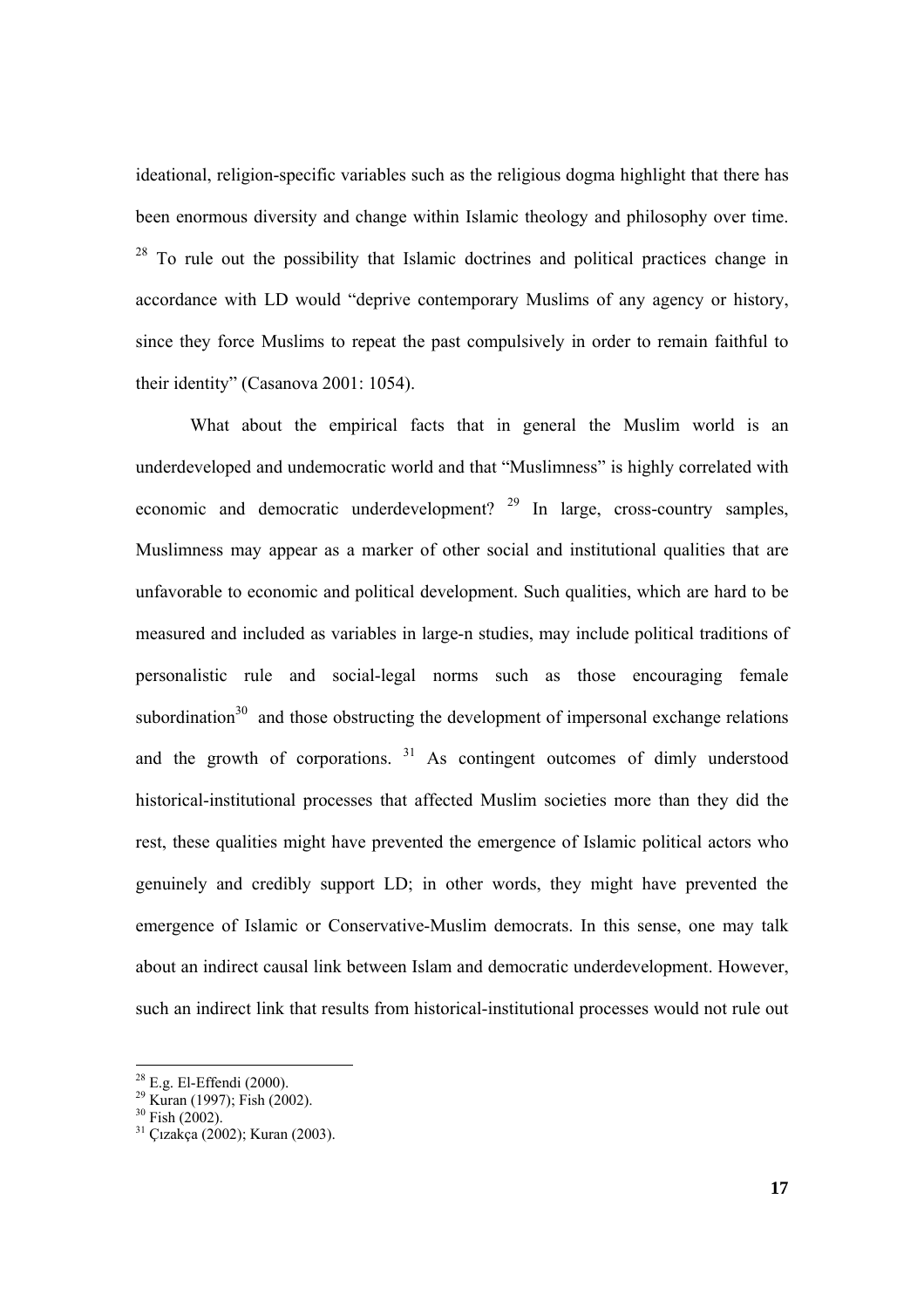the possibility that Muslims develop their own Islamic-democrats in the future because it does not result from slow-moving and emotionally charged factors such as culture and identity.

**Proposition 1:** *It is possible that religious political actors in general, and PI in particular, change their ideology and practices so as to make their ideologies and practices more compatible with LD, without necessarily abandoning thereby their religious identity or diminishing their faith.* 

 The optimists agree that PI can change and maintain rightly that suspicious elites often undermine this possibility through their oppressive practices that radicalize moderate Islamic actors who are the potential agents of change.<sup>32</sup> However, optimists tend to insufficiently problematize the social, institutional, and political-economic preconditions and causal mechanisms that are necessary for the democratic transformation of PI. Optimists thus tend to exaggerate the contribution that PI can make to democratization by committing what I may call *the optimist's fallacy*: the impression given that liberating Islamic actors from any legal-political restrictions and socialeconomic prejudices surrounding them would automatically serve economic development, advance democratization, and even help to transcend "the Washington consensus rooted in Anglo-Saxon capitalism." 33

 The democratization of Islamic politics in a context of LDC, as in Christian Democracy in Western Europe, is a complex and demanding process. This process may be ongoing in some cases, but is yet unfinished. Its completion requires the irreversible emergence of institutions that comply with twin tolerations: "the minimal boundaries of

 $32$  Among others, Esposito (1995); Henry and Springborg (2001).

<sup>&</sup>lt;sup>33</sup> Henry (1999).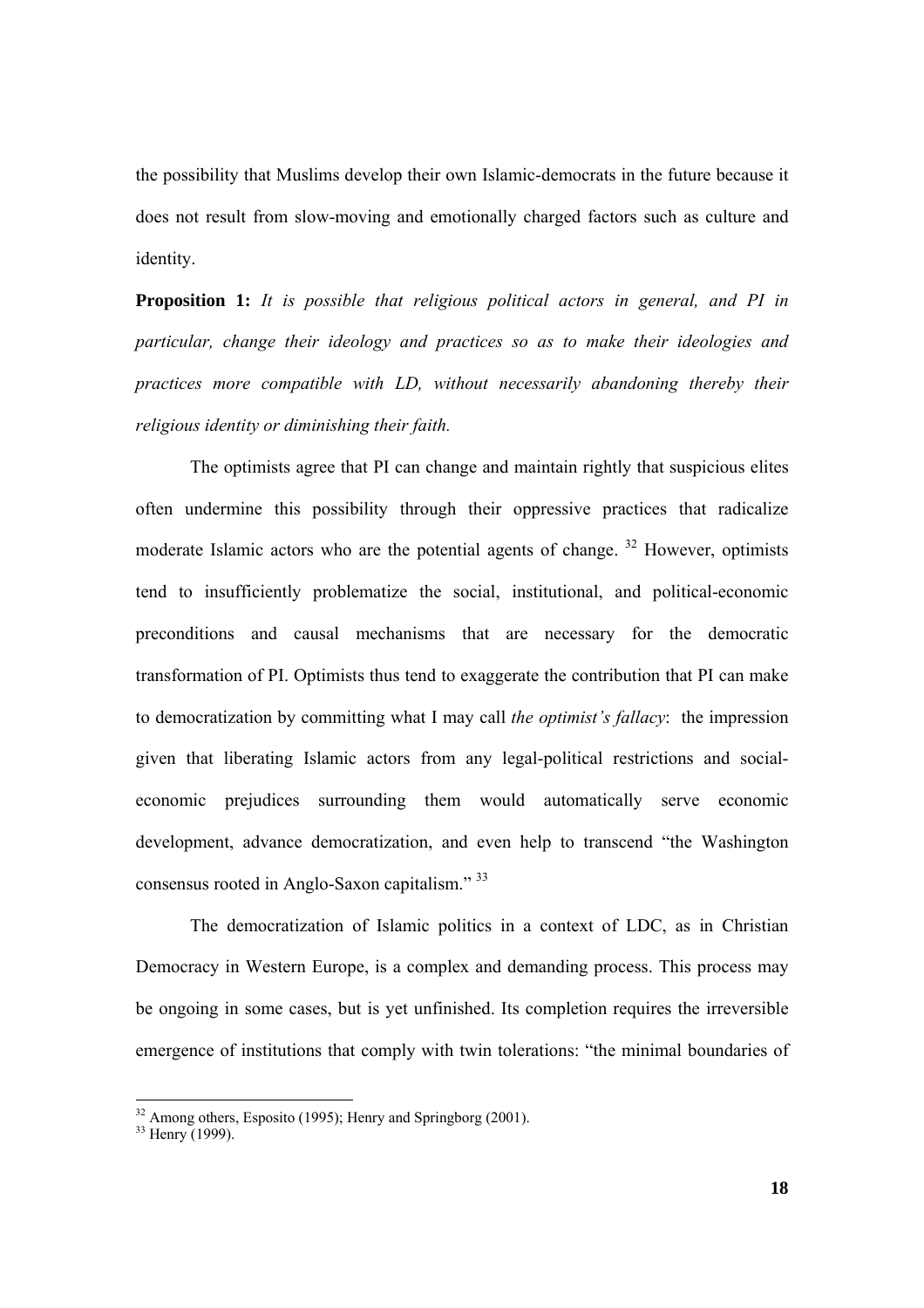freedom of action that must somehow be crafted for political institutions vis-à-vis religious authorities, and for religious individuals and groups vis-à-vis political institutions."  $34$  Stepan compellingly demonstrates that various, not one, institutional configurations can produce twin tolerations. Thus, one should not draw on a "wall of separation" that is supposed to exist between the church and state in Europe and instead keep in mind that democratic consolidation takes "constant construction and resconstruction of the twin tolerations," which may produce different institutional designs in different countries.  $35$  The constant construction and reconstruction that is to occur between the main societal actors in each case can produce different institutional *setups* that fulfill the same *function*, the twin tolerations. 36

**Proposition 2:** *LDC can be produced by different institutional designs that fulfill the same function: twin tolerations between secularist and religious political actors. On the part of the religious actors, this requires that they tolerate liberal-democratic procedures and freedoms for all, including for their coreligionists who share their religious identity either by choice or by ascription.*

But what would make religious actors' acceptance of these freedoms credible? Unless this acceptance is a credible, long-term commitment, secularist actors would continue to contemplate that non-democratic safeguards such as a secularist army are necessary and would thus violate the key criterion for LDC, which is that LD is the only game in town.  $37$  Stepan maintains that in order to be effective the twin tolerations between religious and secularist forces have to be supported by constitutional guarantees

 $34$  Stepan (2000: 37).

 $35\frac{1}{p}$ , 42.

 $36 \text{ I}$  owe the terminology of different institutional designs fulfilling the same "functions" to Dani Rodrik. Lecture on Growth Strategies, Koç University, İstanbul, February 16, 2004.<br><sup>37</sup> See Linz and Stepan (1996) for a discussion.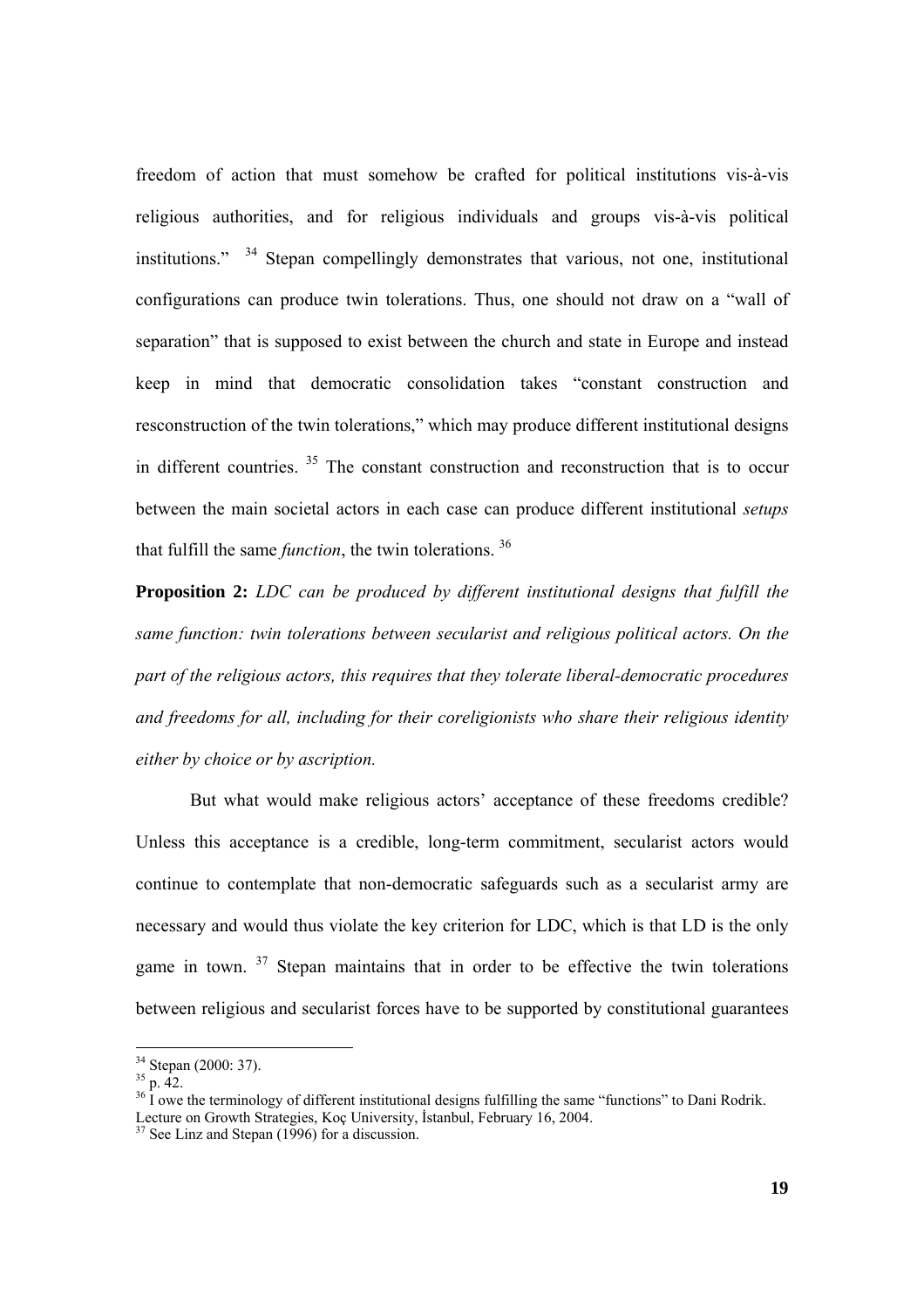and by the supervision of a strong *and* democratic civil society. But what would make constitutional guarantees effective and produce a sufficiently strong and democratic civil society? Are these two checks necessary or sufficient? As Stepan realizes, formal commitments to LD can be revoked when they are no longer in actors' self-interest.<sup>38</sup> One cannot take on faith that the democratization of Islamist politics in countries such as Turkey, Indonesia, or Bangladesh will continue on this process uninterrupted, by focusing on positive examples.

 Brumberg (1997) divides PI into "radical fundamentalists," "reformist fundamentalists" or "tactical modernists," and "strategic modernists." While radical fundamentalists explicitly reject democracy and pursue an Islamic state, reformist fundamentalists and tactical modernists embrace democratic institutions and discourses instrumentally, without abandoning their long-term pursuit of an Islamic state that would abolish LD. Strategic modernists, who may be more aptly called Islamic liberals and who more or less correspond to Muslim liberal-democrats here, are crucially different from the first two types because of their embrace of LD as a value system. Thus, in terms of my discussion here, LDC should entail genuine change in the values of the main actors of PI from "reformist fundamentalist" to Muslim liberal-democratic.

**Proposition 3.** *LDC requires that the main political actors' commitment to LD is credible and long-lasting. In addition to legal and institutional checks and balances, this requires that religious actors' acceptance of liberal-democratic procedures and freedoms for all is not instrumental but entails the internalization of liberal-democratic values.* 

<sup>&</sup>lt;sup>38</sup> Similarly, Casanova (2001) and Çızakça (2002) insufficiently elaborate on the conditions that would make the democratic checks and balances, and "elite settlement for democracy" credible and effective.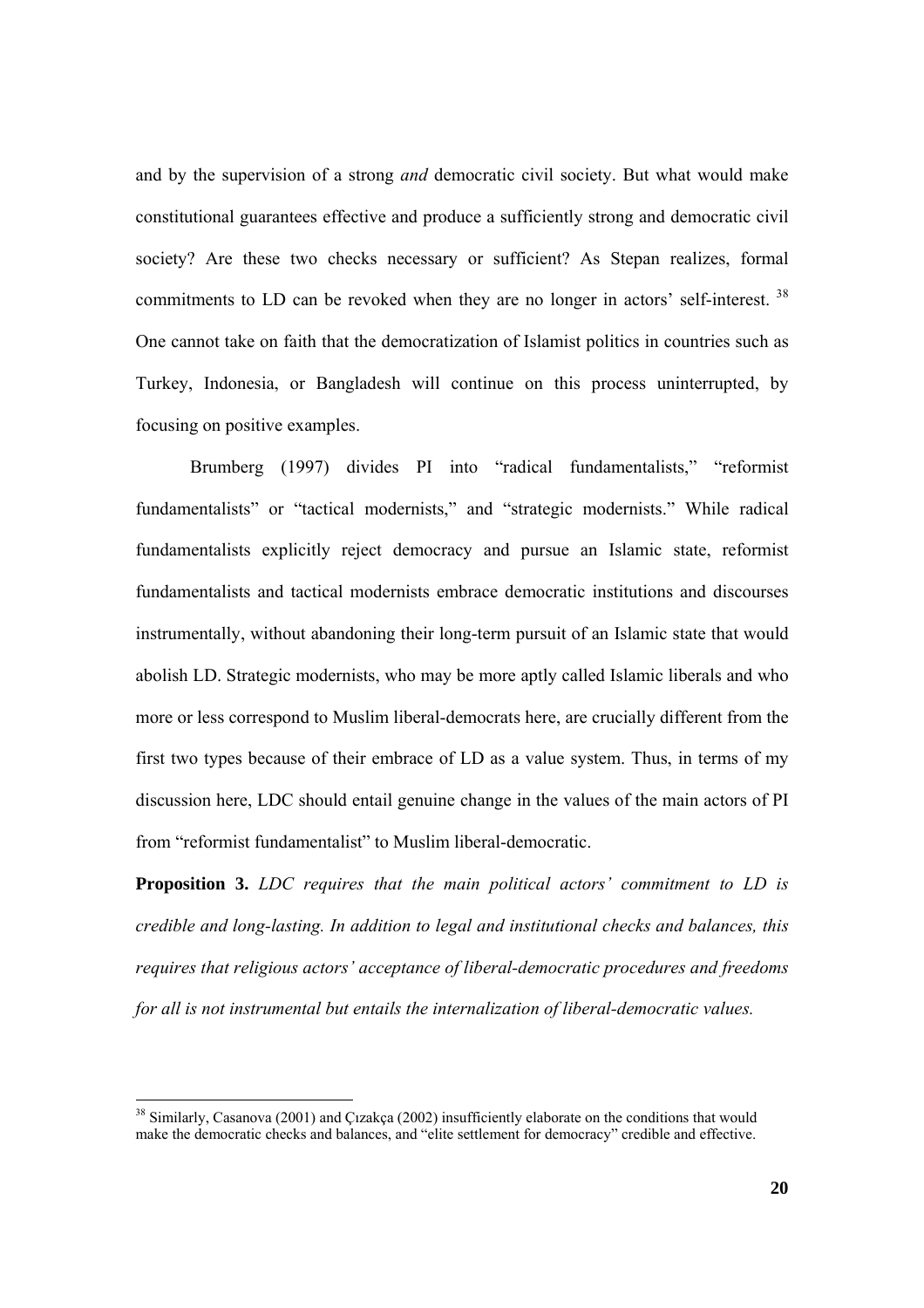Accordingly, Kalyvas' (2003) analyses democratic consolidation in a context of "unsecular politics and religious contribution" as an endogenous process whereby competition and iteration inherent to democracy can "transform initial [temporary or insincere] commitments into long-term values." 39 Kalyvas realizes that ideational liberaldemocratization on the part of religious actors is neither necessary nor sufficient for democratic transition to begin. In fact, he acknowledges that these actors may pose a potential threat to LD via their "antiliberal and antisecular" message; alternatively, their acceptance of LD may be purely tactical. Rather than being alarmist, however, he maintains that the key question that research should investigate is under which conditions these actors "will be willing *and* [emphasis mine] able to moderate and incorporate successfully in emerging democracies." <sup>40</sup>

In the case of Europe, electoral imperatives and non-electoral constraints such as military-secular alliances, in addition to realism and pragmatism, compelled Christian Democracts to moderate. And, the hierarchical organization of Catholicisim *enabled* the 'moderate' religious actors to control the radicals and thus credibly signal to secular actors their willingness to adjust. Although he does not elaborate on the exact mechanisms, Kalyvas' analysis implies that the value changes inherent to Stepan's twin tolerations arise as a by-product of this process. In a nutshell, successful moderation on the part of religious actors only includes a willingness to "decrease the saliency of their religious goals and accept operating within competitive and secular institutional frames" and the ability to make a credible commitment that they can speak for the rest of the

  $39$  p. 297.

 $40$  Kalyvas (2003: 309).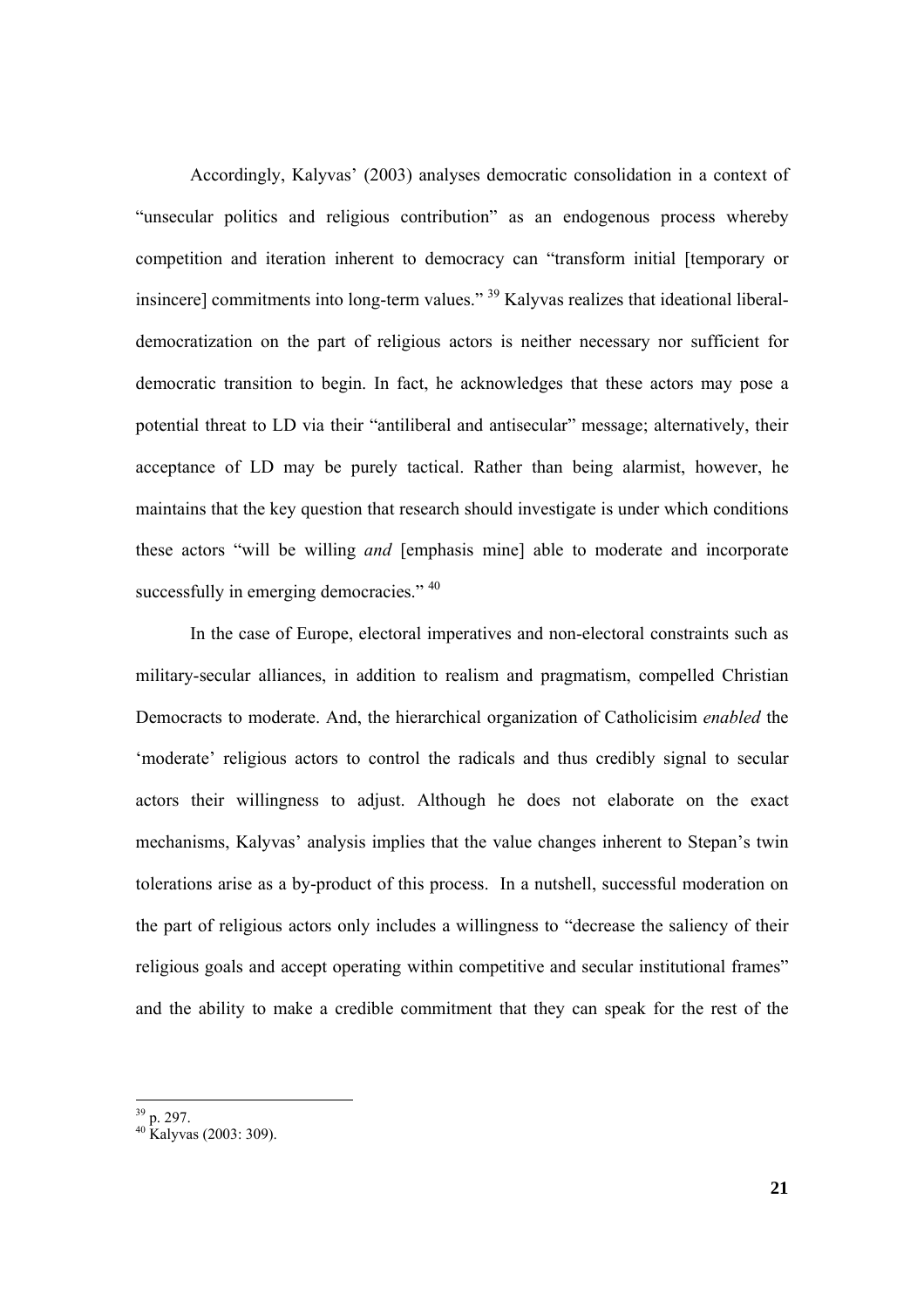religious community also.  $41$  Value change follows in the footsteps of this process. This way of looking at moderation is consistent with the literature on political opportunity structures in explaining political movements.  $42$  Electoral and discursive opportunities encourage the adoption of a more democratic program and discourse. Value change, i.e. the internalization of democracy by the movement and by its constituency, may follow if the movement continues to be able to represent its constituency. In addition to organizational requirements, critically, this depends on whether or not the new discourse and program continue to provide political and economic rewards for the movement and its constituency.

**Proposition 4:** *What can be called liberal-democratic transition occurs when (i) political opportunities to embrace liberal-democratic procedures exist (ii) the acceptance of liberal-democratic procedures and discourse serves the interests of the main actors of PI and (iii) when these actors are able to make commitments that are binding to all of them as a group. LDC requires that these conditions continue long enough so that tactical and discursive commitments evolve into lasting value commitments. The ability of the PI actors to make commitments for their constituency may critically depend on their ability to provide political and socio-economic benefits for their constituency by using the democratic strategy.* 

**Proposition 5:** *Value change on the part of the political and economic actors occurs over time, when a successful political strategy that might initially have been adopted for instrumental reasons affects actors' values. The causal mechanisms that bring about change include cognitive-psychological mechanisms such as cognitive dissonance* 

 $41$  Ibid., p. 309. Also see Kalyvas (1998).

 $42$  Among others, see Tarrow (1998).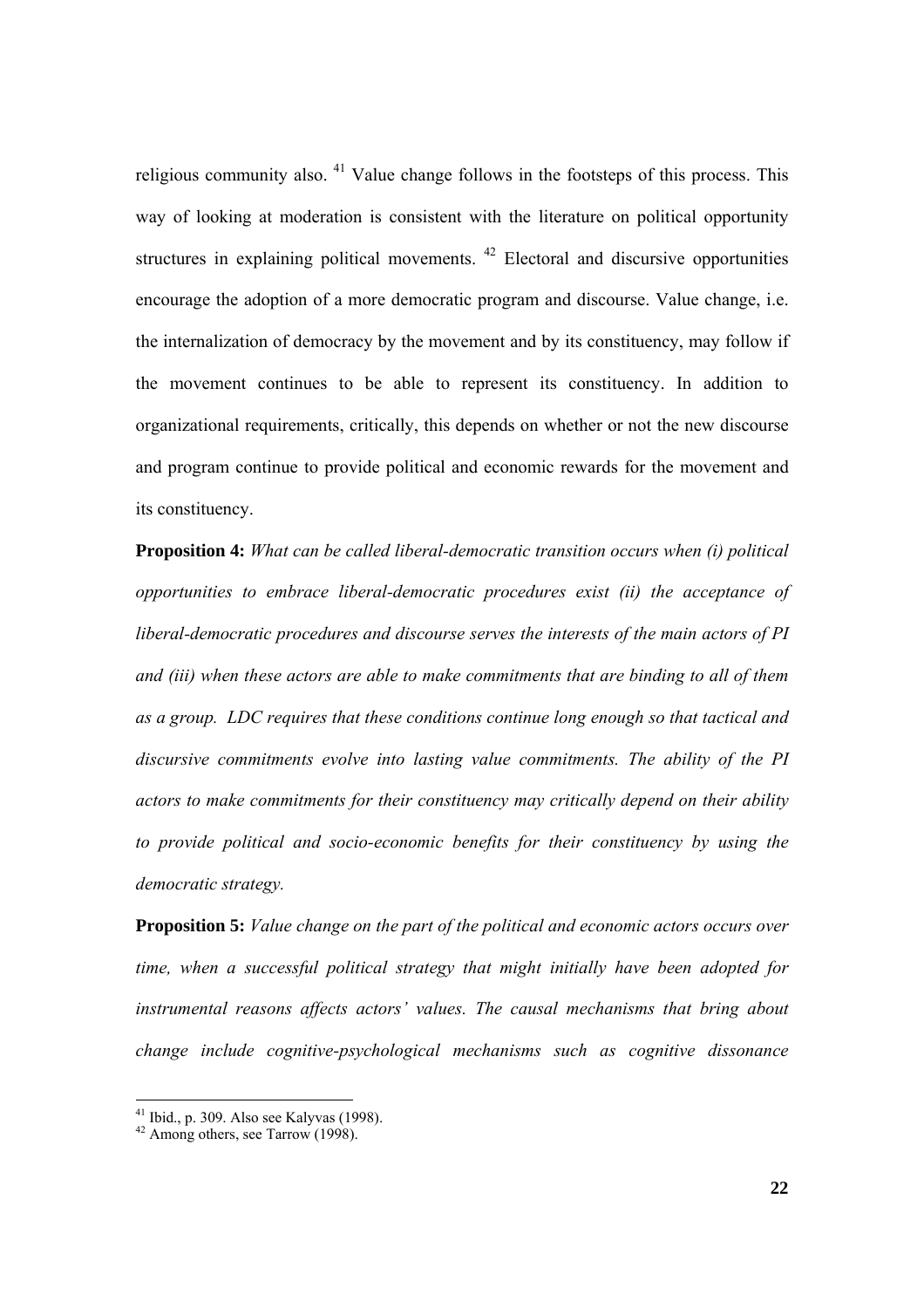*reduction, critical public deliberation taking place among actors, and time and generational change that make certain values first unthinkable and then unthought. <sup>43</sup>*

 In analyzing the initial choices to embrace liberal-democratic procedures and discourses, there are important reasons to analytically separate the interests and behavior of economic and political actors. First, this is necessary in order to highlight the causal mechanisms, such as strategic interest, increasing trust, or learning, that lead to democratic choices. For example, the changing interests of Islamic economic entrepreneurs, who constitute a major part of the PI's constituency as financiers, activists, and opinion-makers, may be one major causal mechanism leading Islamic political entrepreneurs to interpret electoral incentives in one way or another. Identifying this mechanism is necessary in order to be able to make any policy suggestions as to how to support LDC in a country. Second, the interests of Islamic economic and political entrepreneurs do not always overlap. For example, Islamic economic actors may favor economic liberalization and political stability, but not necessarily LD. Meanwhile, Islamic political actors, who need to pursue the right combination of policies in the realms of economic, social, and foreign policy enables them to come to, and maintain, power, may seek more LD than economic entrepreneurs may want to tolerate. Alternatively, in order to fulfill their promise of creating a more just and Islamic society, political entrepreneurs may seek more Islamization in the social realm, say by banning alcohol, than economic entrepreneurs would tolerate without hurting their economic interests, say diminishing revenues from tourism. Such conflicts of interest within PI may be essential to explain PI's evolution in a specific domestic and international context.

 $43$  Kuran (1995, especially ch. 11); Harmon-Jones and Mills (1999).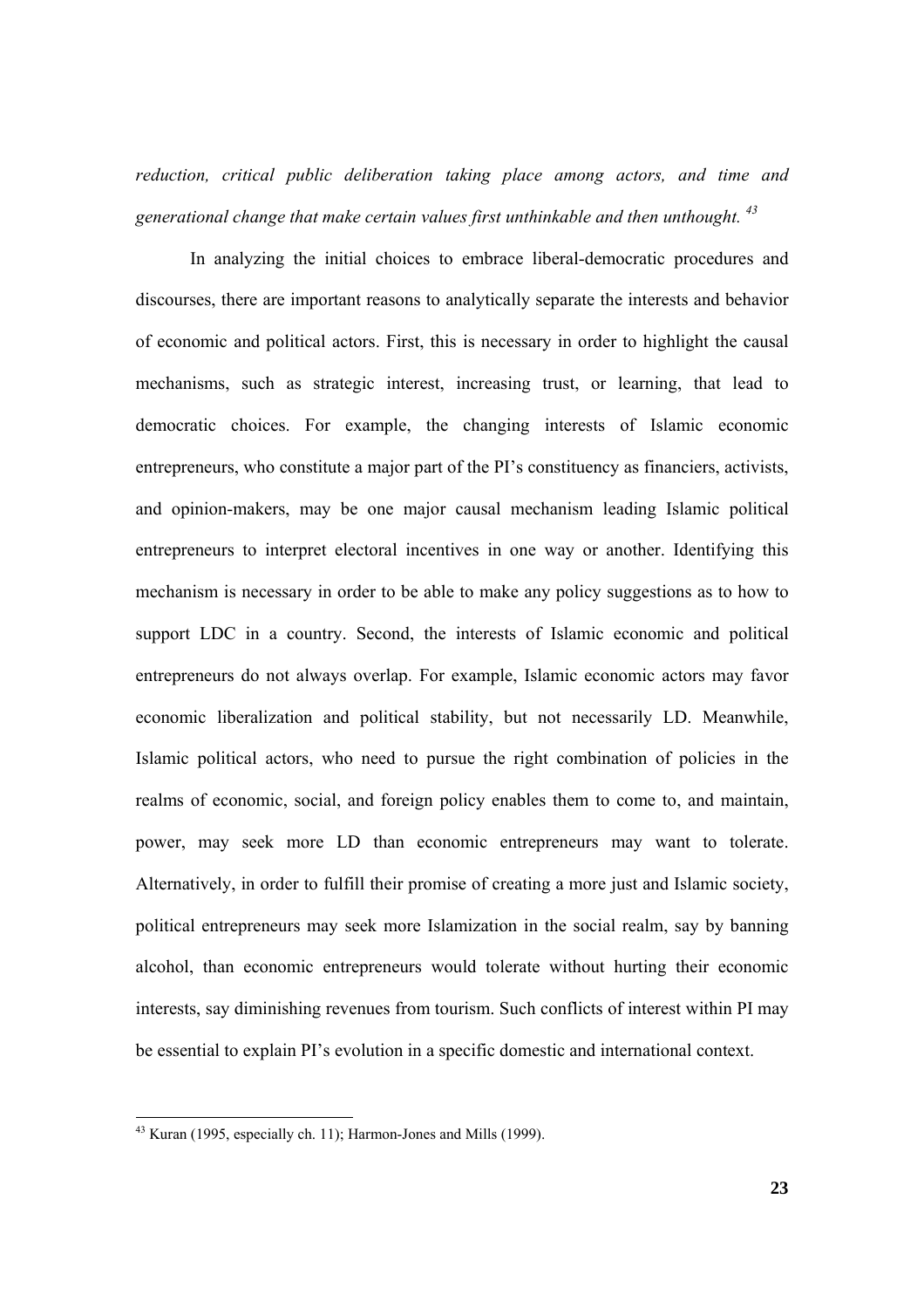**Proposition 6:** *Islamic political actors are primarily interested in acquiring and maintaining political power by adopting the best political strategy(ies) available. In doing this, they have to balance their goal of enhancing and maintaining their political support base, which includes the support of their economic constituency, with their goal of transforming the society in their image of a better, more Islamic society.* 

**Proposition 7:** *The economic constituencies of Islamic political actors are primarily interested in balancing their economic interests (material wealth) with their socioeconomic (pursuit of status) and value-related interests. Their socio-economic interests include identity recognition, i.e. the pursuit of social status without abandoning their Islamic identity, and value-related interests include their interest in living in a society where Islamic values and practices have more currency.* 

**Proposition 8.** *Political actors' efforts to adopt the best available strategy entail historical learning: strategies shown to be ineffective or counter-productive (in terms of the actors' own goals) in the past, given the credible commitments of other socialpolitical actors and institutions in society, are no longer considered.* 

IV. EXPLAINING THE AKP'S EMERGENCE

*How and why did the AKP emerge?* 

Table 3 summarizes six political-economic and ideational causal factors and mechanisms, which appear to have contributed to the AKP's emergence. A more rigorous evaluation of the causal contribution that each might have made is the subject of another study. Rather than seeking such a streamlined explanation, the goal in this paper is to identify and describe the causal factors which may have worked jointly or independently.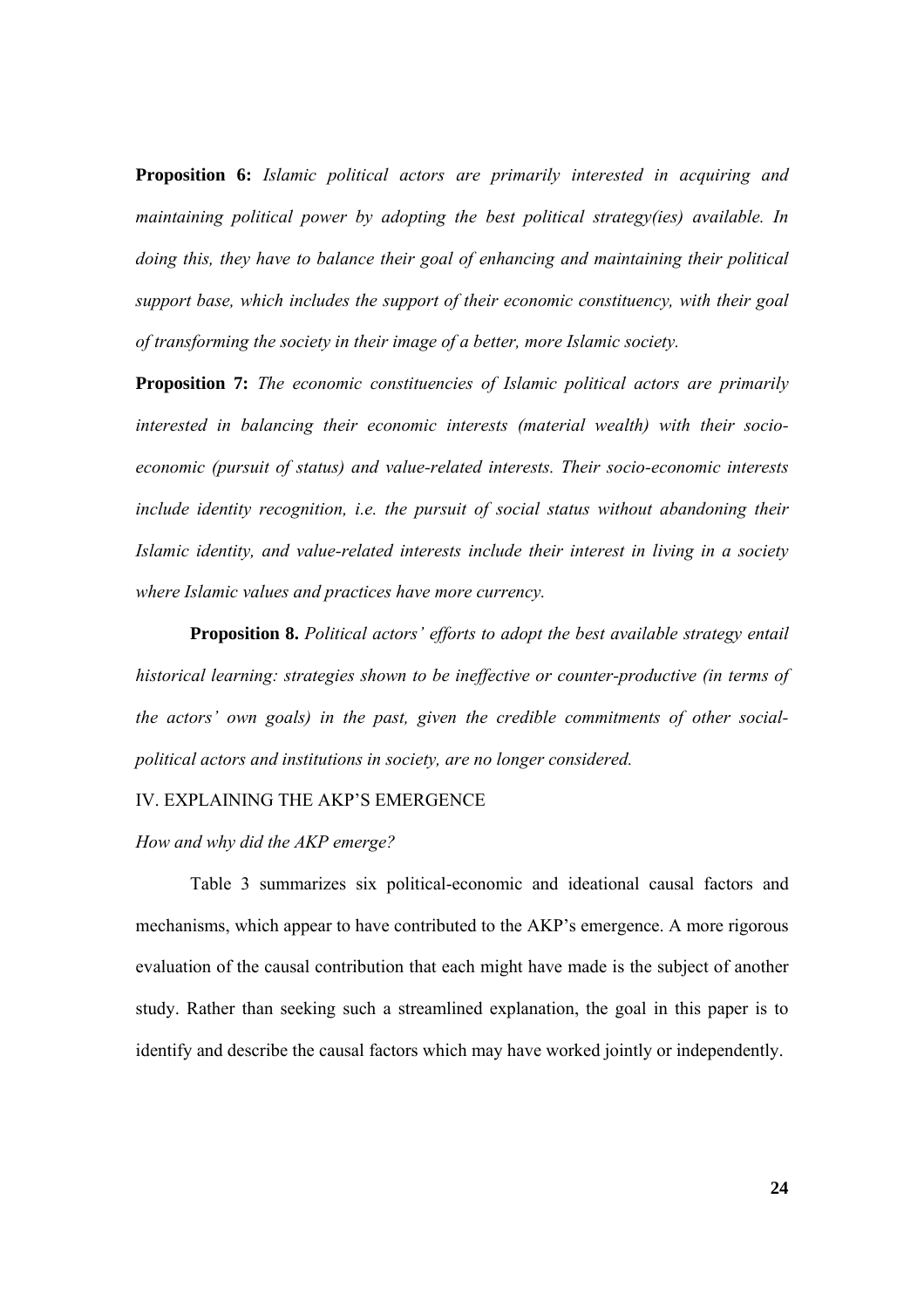| <b>Causal Factor</b>                                                                                                          | <b>Effect</b>                                                                                                                                                                                              |
|-------------------------------------------------------------------------------------------------------------------------------|------------------------------------------------------------------------------------------------------------------------------------------------------------------------------------------------------------|
| Vertical and Horizontal Interventions                                                                                         | Lesson taken by Islamic political and economic<br>entrepreneurs was that Radical-Islamic and<br>pro-strong state paths are closed                                                                          |
| Electoral Incentives                                                                                                          | Moderation and move to the center                                                                                                                                                                          |
| The unintended consequences of the secularist<br>restrictions in the 1990s                                                    | Exit of young Islamists to the West; Personal<br>experience with the importance of individual<br>human rights                                                                                              |
| Economic Liberalization and Economic<br>Globalization: Diminishing Dependence and<br>Vulnerability of Islamic Business Groups | Pro-LD change in the interests of economic<br>constituency                                                                                                                                                 |
| Weakening Center: Corruption and atrophy<br>among secular parties and economic crises                                         | Political opportunity to capture the center                                                                                                                                                                |
| The EU anchor                                                                                                                 | Anchors policies in a liberal-democratic basis;<br>constrains the extent to which Islam can be<br>emphasized as political and national identity<br>without jeopardizing prospects for<br>ЕU<br>membership. |

**Table 3.** Causal factors explaining the AKP's emergence

# *Sweet Power and Bitter Defeat*

The February 28 process, which led to the RP's closure and eventually to the AKP's foundation, undoubtedly was a blow to Turkey's democracy. Clearly, democracy was not the only game in town when power changed hands as a result of military, bureaucratic, and societal pressures that forced the RP-led government to resign. In terms of direct effects, it is hard to imagine how the process could have contributed to the development of Stepan's twin tolerations or to the development of trust in democratic institutions.

Indirectly, however, this vertical (military-bureaucratic) and horizontal (secular societal forces) intervention might have contributed to democratic transition by discrediting certain political paths for Islamic actors.<sup>44</sup> In particular, the intervention might have demonstrated the unavailability of two strategies, in accordance with

  $44$  See also Öniş (2001).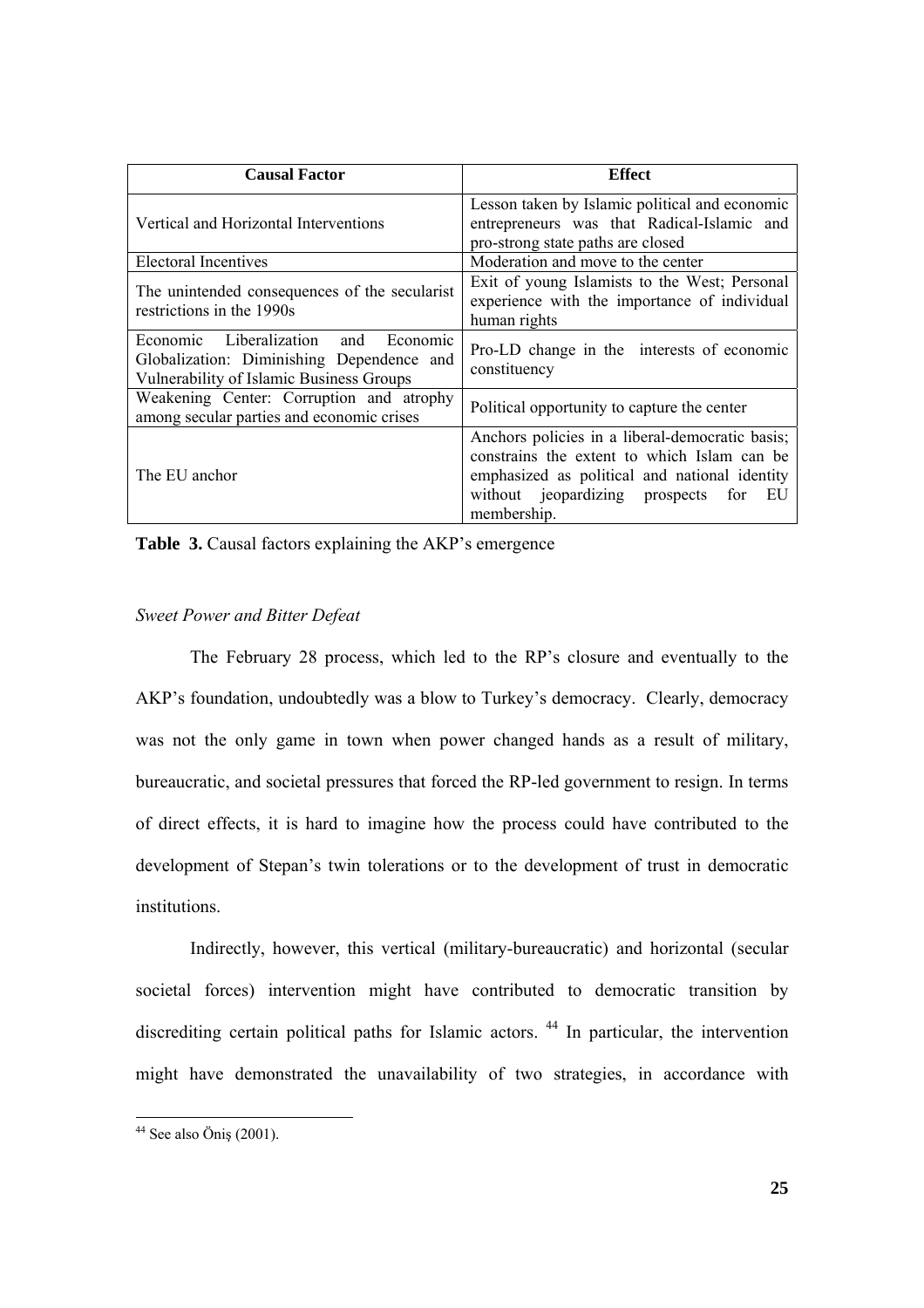Proposition 8 above. First, the intervention credibly demonstrated that the militantfundamentalist, and, to some degree, the reformist-fundamentalist, strategies were blocked. Second, the intervention discredited pro-strong state or state-dependent strategies as opposed to strategies based in civil society and human rights. Despite their confrontational relationship with the secular Turkish state, until 1997, Turkish PI had also had a nationalistic tone that favored a strong state. Its goal had not been to undermine the authoritarian state but to instrumentalize it; thus, for example, political Islamists would not turn against the state when its policies hurt the leftists or Kurdish nationalists. The February 28 process broke down this tie of trust and sympathy between the state and the Islamists, by personally hurting the Islamists. 45

The understanding that the militant-fundamentalist and state-dependent paths cannot work might explain a great deal of the AKP's emphasis of liberalism and human rights. In fact, on the sixth anniversary of February 28, Erdoğan argued that the February 28 process should end because "if there were any positive lessons to be taken from it, these lessons have already been taken." 46

### *Electoral Pressures*

 As a result of its remarkable success in November, 2002, the AKP's electoral base has clearly expanded beyond the traditional base of Political Islamists. Survey studies suggest that the overwhelming majority of the Turkish electorate adheres to a notably tolerant version of Islam. The share of the Turkish electorate who approves Islamic Law, and presumably constituting the potential constituency for militant- or reformist-

 $45$  Özel (2003).

<sup>46 &</sup>quot;28 Şubat Artık Gündemde Olmamalı" (February 28 Should No Longer Be On the Agenda), Interview with Murat Çelik, *Tercüman*, February 28, 2004. www.tercumangazete.com, accessed on February 28, 2004.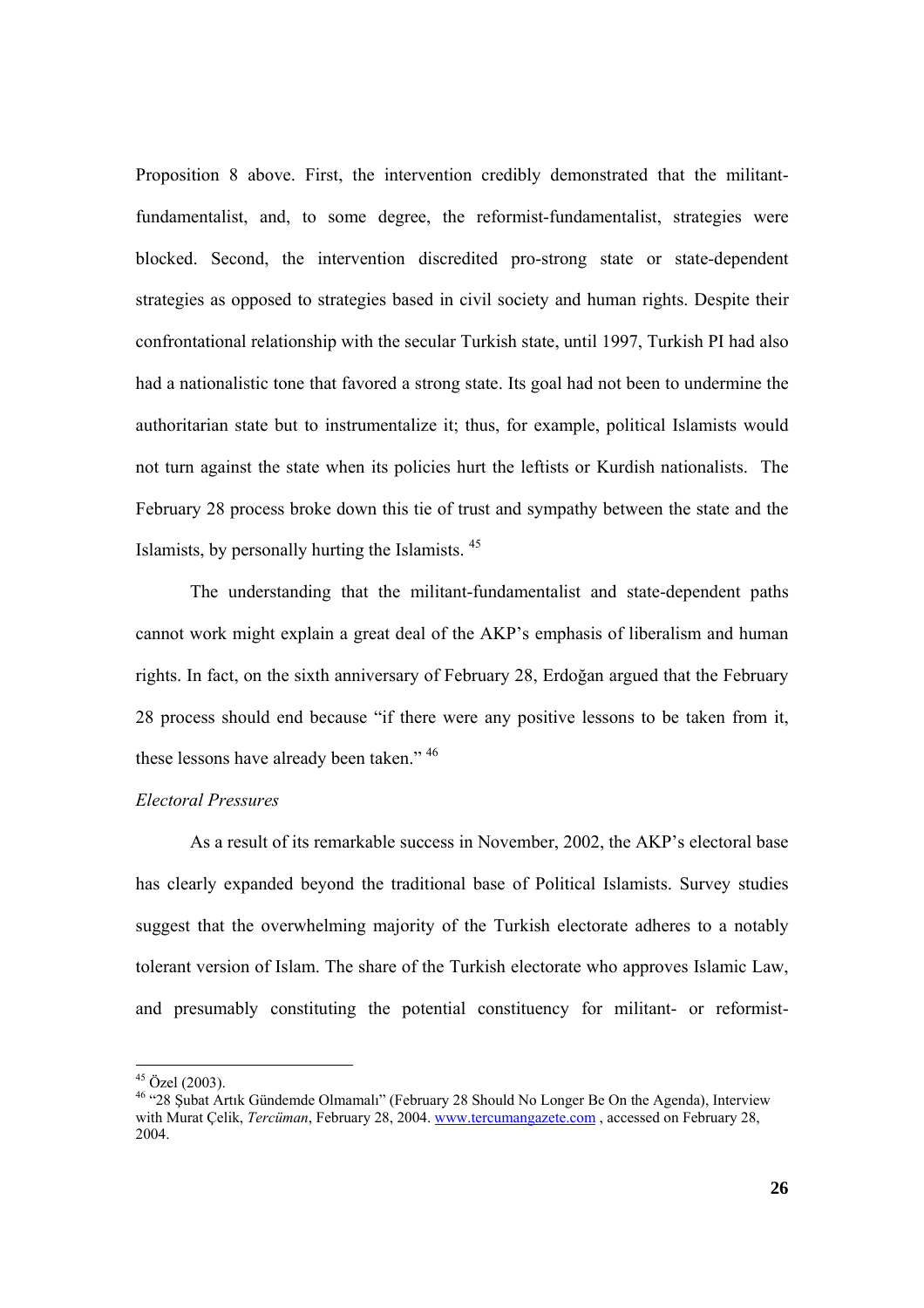fundamentalism, is around 10 percent.  $47$  While this amounted to about half of the RP's electoral base, it amounts to less than a third of the AKP's electorate. Thus, the weight of these voters within the AKP constituency is significantly less than what it used to be within the RP constituency. The AKP has to take into account the preferences of all of its voters, and that of others if it wants to gain more support from the center of the electorate. These electoral pressures explain part of the drive of the AKP to the mainstream. At the same time, one should keep in mind that the AKP can face competition from the right and lose some of its more religious supporters to parties such as the SP.

# *The unintended consequences of the secularist restrictions*

 I argued elsewhere that Turkey's legal-political restrictions on Kurdish nationalism tend to disproportionately affect moderate Kurdish actors, driving them out of the public-political space; this has negative consequences for democratization in regard to ethnic politics, possibly as an unintended consequence of restrictive policies. <sup>48</sup> Similar dynamics may be in play in regard to PI, albeit with some unintended positive effects on democratization as well.

 For example, one effect of such restrictions appears to have been the rising numbers of students with Islamic backgrounds choosing to study abroad. During the 1990s, the number of Turks who chose to obtain higher and graduate education outside of Turkey, in countries such as the United States, EU countries, and Middle Eastern countries, reached significant levels. Official numbers hover around 20,000, while unofficial estimates suggest 50,000 because many students who use private funds fail to register with the consulates. Certainly, many of these students have motivations unrelated

<sup>47</sup> Çarkoğlu and Toprak (2000). Approval of Islamic Law is defined as approving *actual* changes in the present, secular laws. Rhetorical approval of Islamic Law is defined as approving *actual* change.  $8 \text{ Somer}$  (2002 and 2004).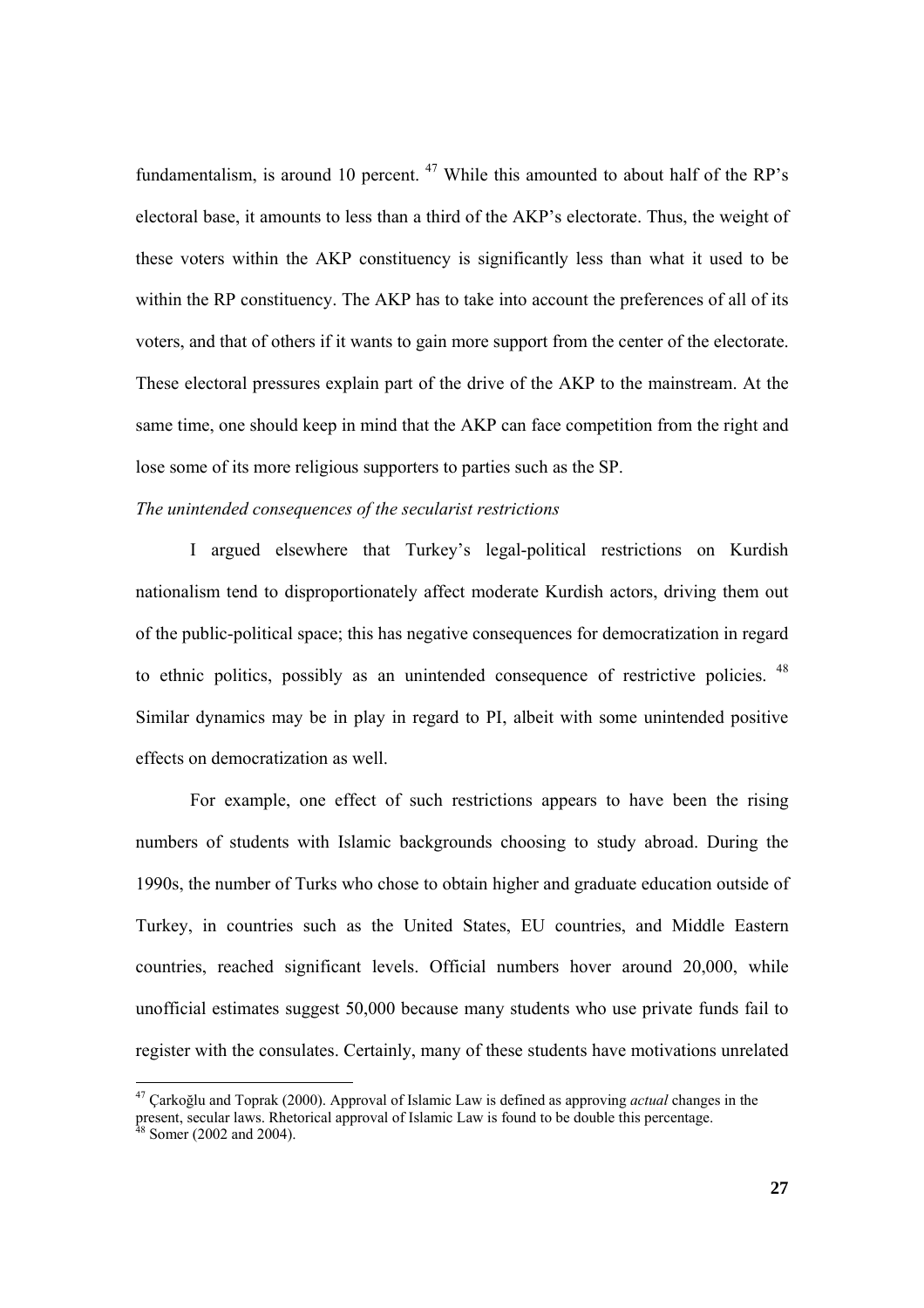to the subject here, such as not being placed in a university in Turkey. Presumably, however, a significant share of these students is motivated by the ban of headscarves in Turkish universities. 49 I think that the effect of this experience on the part of the emerging Islamic-conservative elites with higher education in western democracies is two-fold. First, these students obtain first-hand experience of LD. Second, one's having to study abroad because of one's religious values is a bitter experience with authoritarian democracy, which might affect the values and discourse of these students in a liberaldemocratic direction. Although personal observations suggest that at least some of the students who studied abroad, especially those who studied in the US, tend to adopt upon their return the discourse of LD, requesting the same religious and other personal liberties they enjoyed abroad at home, in the present this is only a hypothesis that needs to be tested. My general point here is that secular restrictions can generate a number of unintended effects some of which may indirectly serve democratic transition.

# *Diminishing Dependence and Fear of Islamic Business Groups*

 Depending on their degree of dependence on an authoritarian state for survival, security of property rights, and organizational cohesiveness, business may or may not be an active supporter of democracy.  $50$  Since the 1980s, structural changes in the Turkish economy have facilitated the major business interest groups' adopting a more prodemocracy stand, although their relative focus has often been on "good governance" rather than on civil and human rights.<sup>51</sup> Two developments are in particular important for my subject here. First, with the shift of the economic growth strategy from inward-

<sup>&</sup>lt;sup>49</sup> See for example "Özgür Üniversiteye Kaçıyorlar," (They are Escaping to Free Universities). Interview with Yusuf Kara, Vice President of the Alumni Association of Religious Secondary Schools (*Imam Hatip Liseleri*) Önder. www.ogretmenlersitesi.com , accessed on March 4, 2004.<br><sup>50</sup> Parsa (1995); Bellin (2000).

 $51$  Önis and Türem (2001).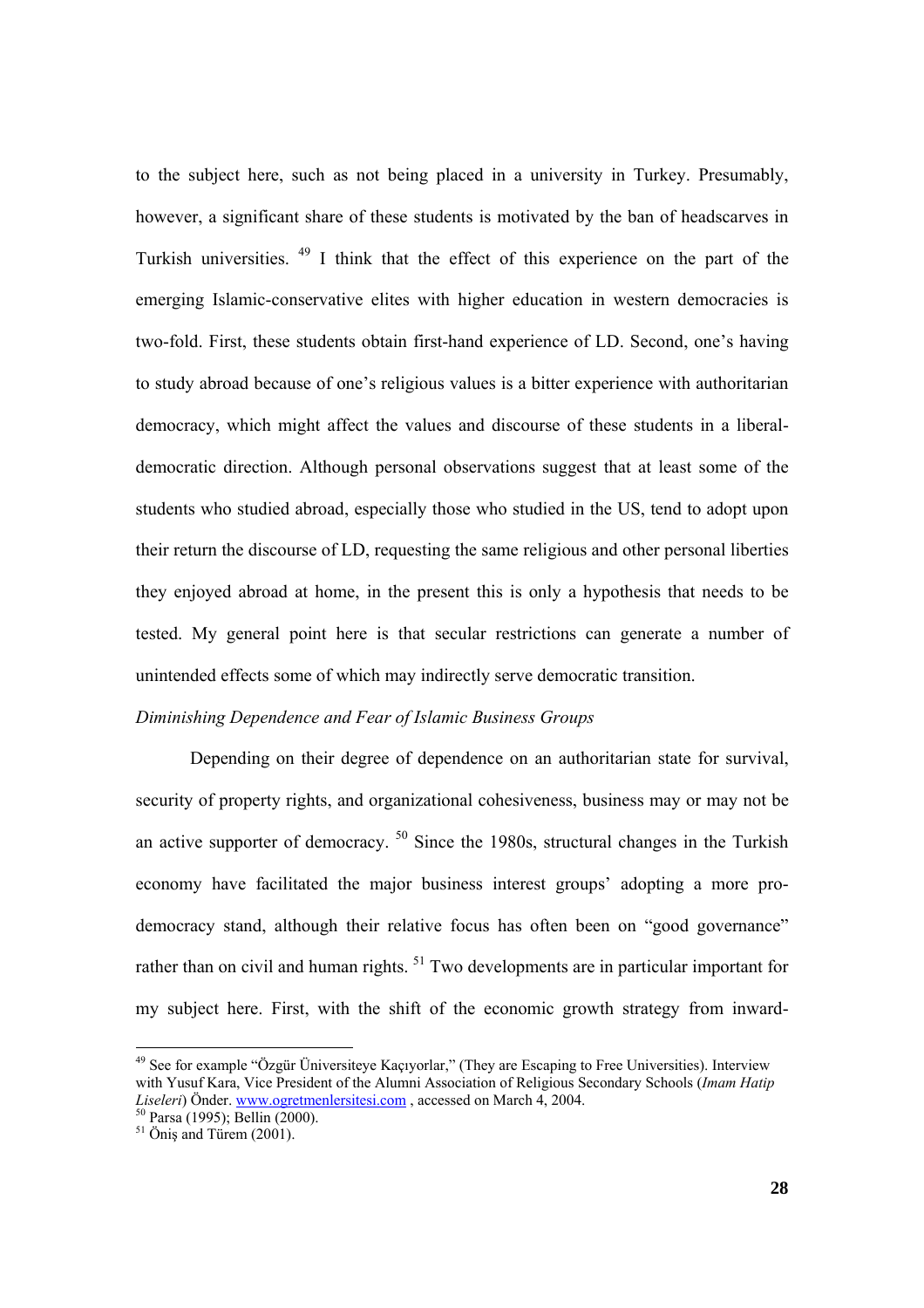looking growth strategies via import-substitution policies to the outward-looking strategies via international trade and finance liberalization, business in general became less dependent on the state for its growth. Second, with the end of the Cold War, the fear of militant labor mobilization that could result from democratization relatively subsided. Third, the locus of industrial production significantly shifted from the major metropolitan areas in the coastal areas to the (*Anatolian*) province. Thus, industrial and financial capital, which was previously concentrated in the hands of the habitually secular big urban business groups, spread to the more traditional and religious owners of small and medium enterprises in *Anatolian* towns and emerging metropolis.<sup>52</sup> The political results of these developments have been the growing needs for social and political status on the part of this dynamic bourgeoisie, which has not abandoned its traditional-religious values and life styles despite its increasing and adoption of global consumption patterns, discourse, and ideas.

 The new bourgeoisie has organized its interests on local, national, and transnational levels and constitutes an important portion of the AKP's constituency. For several reasons, it can be argued that the interests of this constituency lie in liberaldemocratization. First, as already argued, prior secular interventions have shown that the strategies of militant, tactical, and reformist fundamentalism are closed. Second, increasingly, the interests of the Anatolian bourgeoisie lie in integration with the global economy, which radical fundamentalist strategies would undermine. Third, 'Islamic' business constitutes a diverse lot, which employs Islam as a source of cultural identity and discourse, vision of modernity, and source of trust and solidarity to differing degrees. Thus, while in general these business groups tend to have a community-based, as opposed

<sup>52</sup> Among others, Buğra (2002).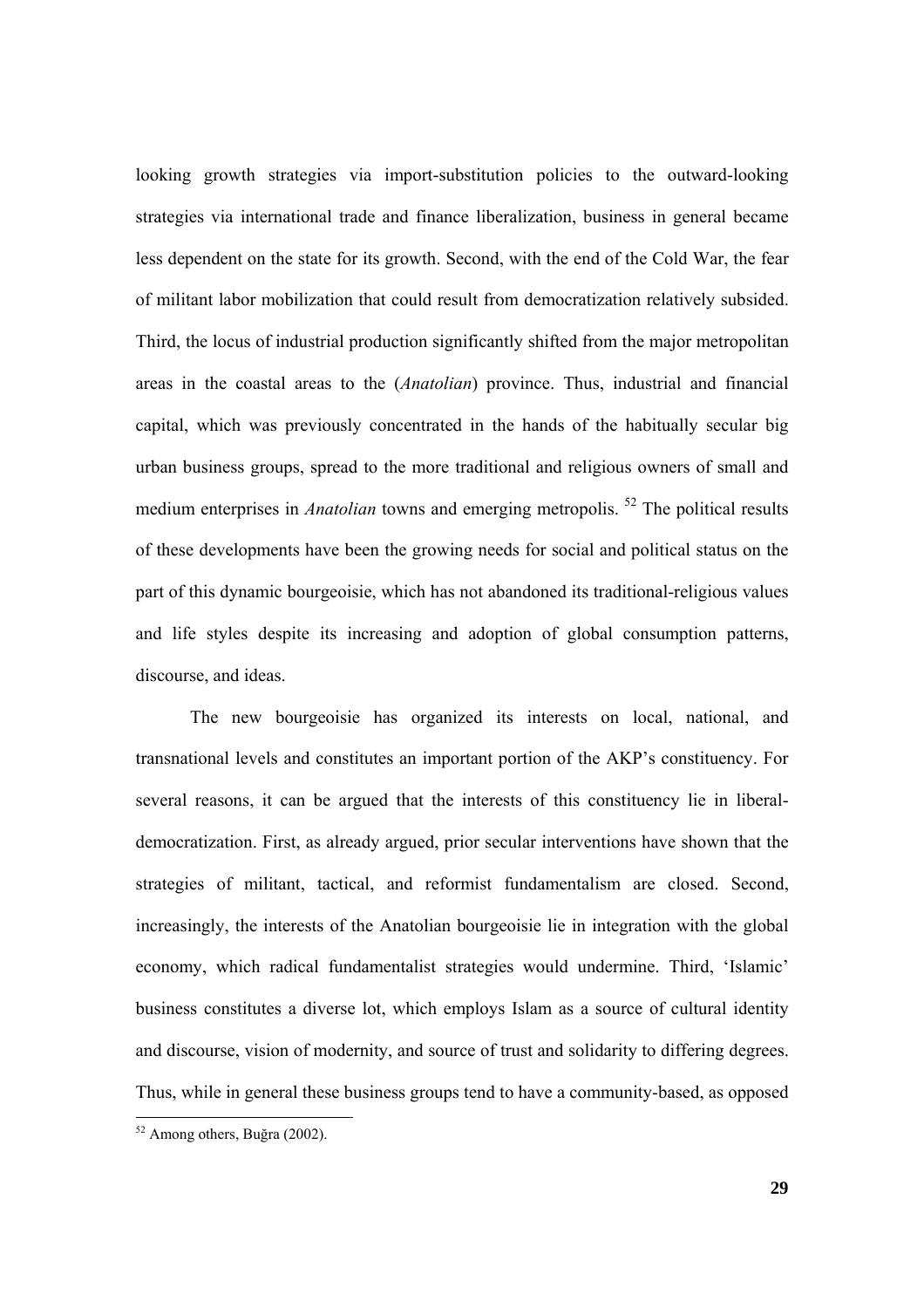to individual-based, notion of democracy, Islam is not always the dominant source of group identity and discourse; nationalism, ethnicity, and local identities are frequently observed alternatives. <sup>53</sup> Hence, the cultural vision of the AKP's economic constituency is not exclusively or predominantly based in Islam.

### *The EU Anchor*

 The last but not the least, the AKP's economic constituency, like the rest of Turkey's economic interest groups, stands to gain from further integration with the EU, via the enhanced access to European markets and capital, human rights standards, and good governance that the EU membership is expected to deliver. Thus, Turkey's ongoing integration with the EU in pursuit of full membership anchors the interests of the AKP's economic constituency in a liberal model of democracy, in accordance with the Copenhagen criteria, which forms the basis of the conditions for full membership.

 Similarly, the political-Islamic elite favors the EU membership because of the status it would bring to Turkish PI as a whole and to the AKP in particular, and because of the freedom it would bring from Turkey's secularist military-bureaucratic institutions. Their behavior is also anchored in the Copenhagen criteria.

 There is an intense political debate inside the EU regarding the controversial role of Christianity within the European identity, whereby liberal and social democrats would like to minimize the weight of Christian values and identities within the European identity and institutions. Given this context, the facts that Turkey has a predominantly Muslim population and is ruled by a party with a significant Islamic identity, have

<sup>53</sup> Keyman and Koyuncu (forthcoming, 2004). Keyman and Koyuncu argue that in this regard SIADs, local business organizations, differ from MÜSIAD, which is the major national-level business organization representing the new bourgeoisie.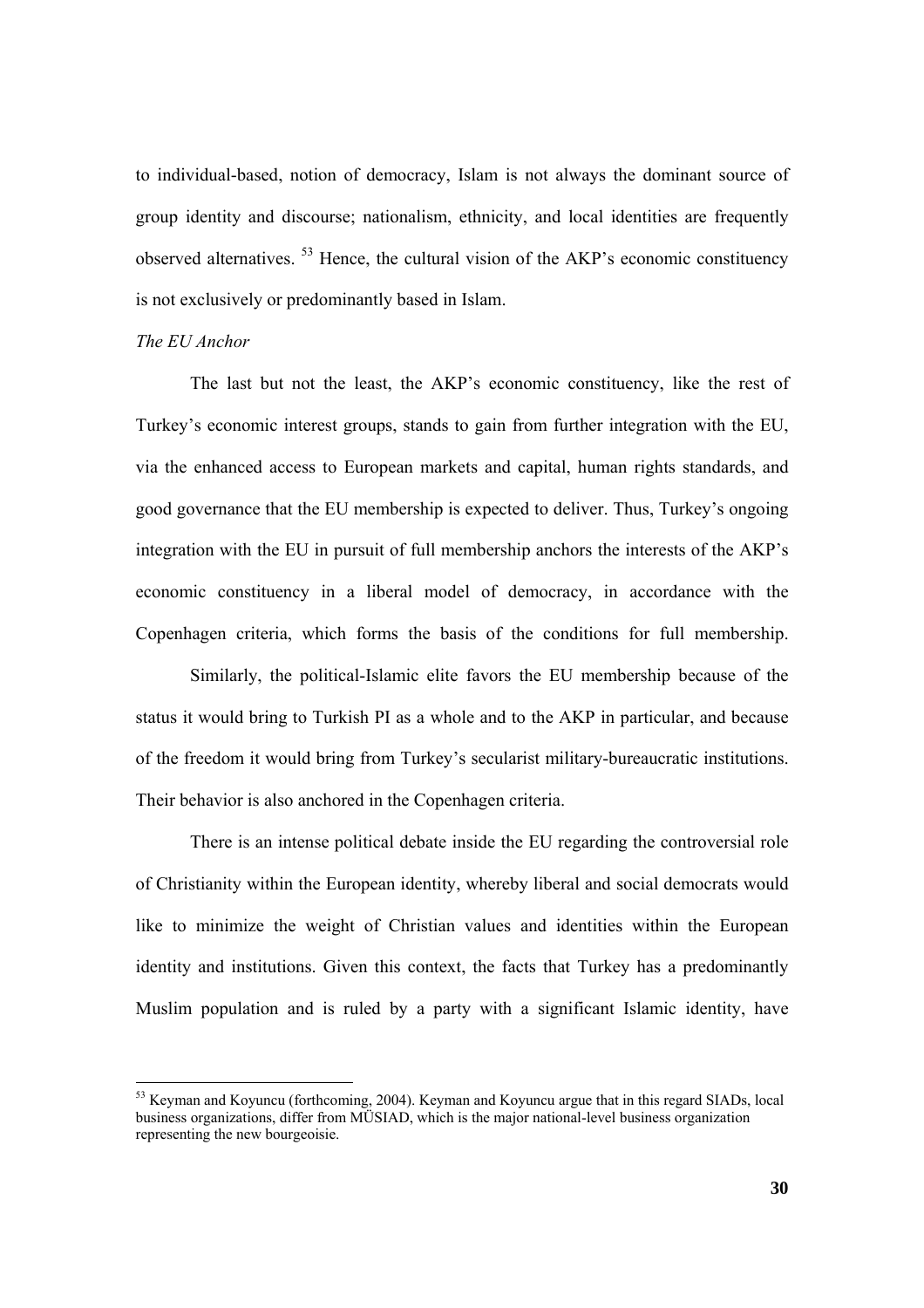recently increased the popularity of Turkey's membership because it would significantly enhance Europe's religious-cultural plurality.

 Thus, the AKP can to a certain degree capitalize on Turkey's Muslim identity in order to improve Turkey's chances to join the union. However, this strategy is restricted by the political balances of power and the cultural-psychological biases in European countries. Any effort on Turkey's part to emphasize its Muslim culture and identity beyond a certain symbolic and cultural level would undermine its prospect for memberships: this would enable those European actors who oppose Turkey's membership to capitalize on Europeans' existing fears of foreigners in general and of Islam in particular. Thus, it would cost the government dearly in terms of failure vis-a-vis EU membership. Conversely, progress toward membership is sure to pay plenty of dividends politically, as popular support for membership is strong. Hence, the EU anchor restricts the AKP's political ability to emphasize its Islamic identity and provides an incentive to undergo a liberal-democratic transformation.

### V. SUMMARY CONCLUSIONS

If the AKP can maintain both its liberal-democratic and moderate Islamicconservative program and policies, and its ability to represent the majority of the Islamic constituency in Turkey, it may well become Muslim-conservative force with indigenous and internalized democratic credentials. What would this depend on? Two factors are likely to become crucial.

First, the role of the external anchors, most importantly the EU but also the US, will be crucial. This is because the AKP's ability to deliver tangible political and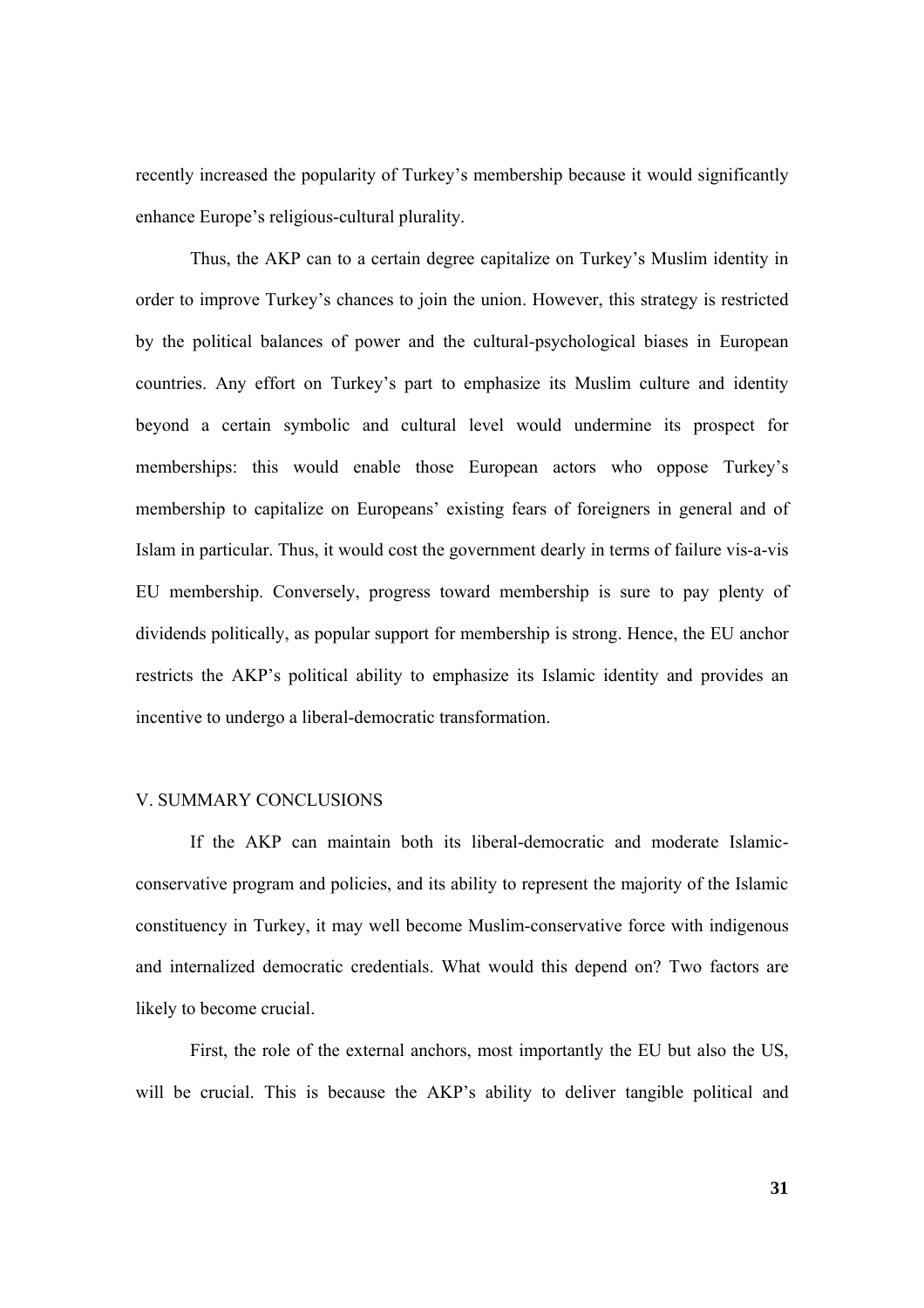socioeconomic benefits to its constituency will crucially depend on the continuation of the EU-integration process, as well as of the economic reform process which Turkey embarked on with significant US backing. The worsening of Turkish-US relations because of the war in Iraq is a worrisome development in this respect.

 Second, the AKP's ability to regulate and represent Islamic communities, which are traditionally decentralized, will be crucial. In Turkey, religion is heavily regulated by the state, through the DRA (Directorate of Religious Affairs). The DRA is a non-elected institution that does not represent various sects and interpretations equally. It is rightly criticized for failing to provide fair representation for example for the *Alevi* Muslims, and for financing religious activities with tax money. At the same time, the DRA has performed the function of promoting a rather liberal interpretation of Islam, which may be viewed as a public good from the point of view of liberal Muslims, non-Muslims, and non-believers, and it can be reformed so that it becomes more representative. To some extent, its financing can also be reformed in such a way that it is funded by people who use its services.

Thus, in light of the theoretical discussion above and of the current transition in Turkey, the DRA's centralized structure can be viewed as a potential means to make credible commitments to LD. From this viewpoint, it is interesting to note that the AKP is already using the DRA in order to implement its human rights agenda, for example by summoning state-appointed imams to tell to the prayers in Friday sermons that "honor killings" of women are sins against God. <sup>54</sup> Similarly, steps have been taken to increase the diversity of religious services, for example, by including information on the Alevis in religion classes.

<sup>&</sup>lt;sup>54</sup> "Thou shalt not kill," *Economist*, February 21<sup>st</sup>-27<sup>th</sup>, 2004.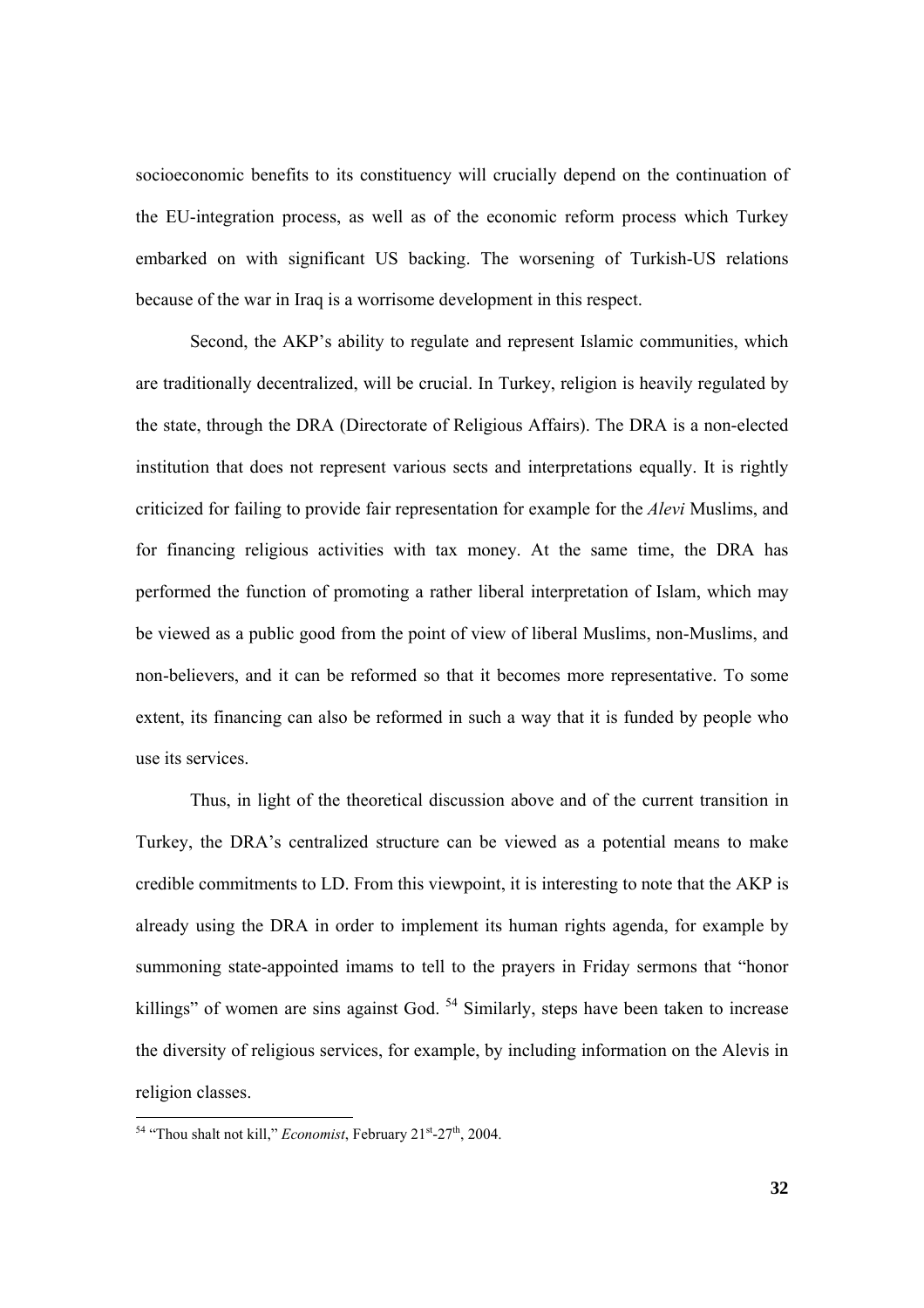Finally, it is important to underline that the continuation of the current liberaldemocratic transition of Turkish PI is contingent upon the continuation of the conditions discussed above. The AKP has a conservative wing resistant to LD, and the suspicions of the country's secularist establishment are very much alive. In accordance with the propositions 5 and 6, only time will tell whether twin tolerations or intolerances will prevail.

## **REFERENCES**

- Akdoğan, Yalçın (2004). "Ak Parti ve Muhafazakar Demokrasi" (Justice and Development Party and the Conservative Democracy). (www.akparti.org.tr/muhafazakar.doc)
- Baswedan, Anna R. (2004). "Political Islam in Indonesia: Present and Future Trajectory," *Asian Survey* 44 (5): 669-690.
- Bellin, Eva. "The Robustness of Authoritarianism in the Middle East: Exceptionalism in Comparative Perspective," *Comparative Politics* (January 2004): 139-157
- Berkes, Niyazi (1998). *The Development of Secularism in Turkey*. New York: Routledge.
- Brumberg, Daniel (1997). "Rhetoric and Strategy: Islamic Movements in the Middle East," pp. 11-34 in Martin Kramer (ed) *The Islamism Debate* (Tel Aviv: The Moshe Dayan Center for Middle Eastern and African Studies).

Buğra, Ayşe (2002). "Political İslam in Turkey in Historical Context: Strengths and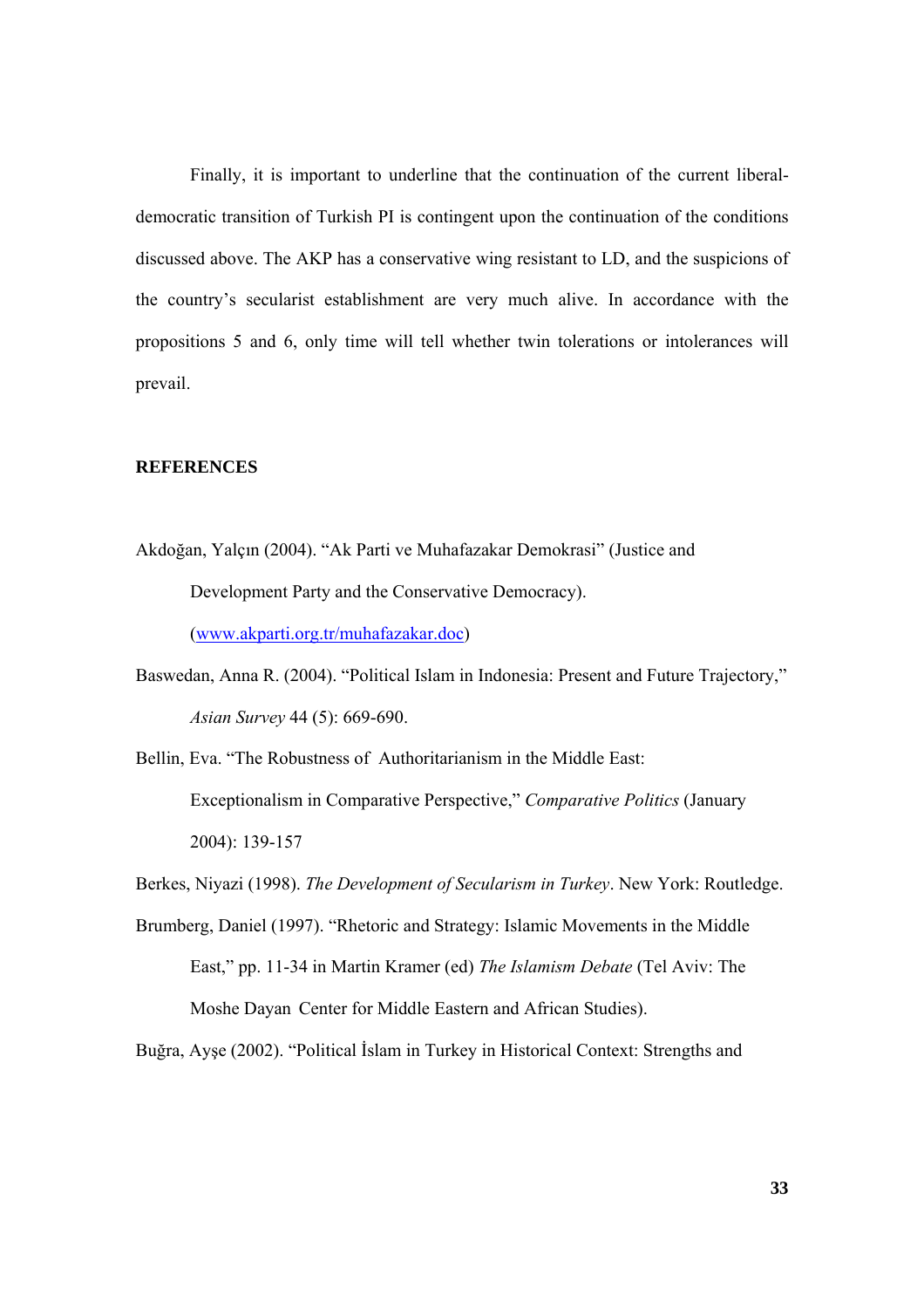Weaknesses," pp. 107-144 in Neşecan Balkan and Sungur Savran (eds), *The Politics of Permanent Crisis: Class, Ideology and State in Turkey* (New York: Nova Science Publishers, Inc.)

- Casanova, José (2001). "Civil Society and Religion: Retrospective Reflections on Catholicisim and Prospective Reflections on Islam," *Social Research* 68 (4) (Winter): 1041-1080.
- Çarkoğlu, Ali (2003). "Who wants Full Membership? Characteristics of Turkish Public Support for EU Membership," pp. 171-194 in Ali Çarkoğlu and Barry Rubin (eds), *Turkey and the European Union: Domestic Politics, Economic Integration and International Dynamics* (London: Frank Caas)
- Çarkoğlu, Ali and Binnaz Toprak (2000). *Türkiye'de Din, Toplum ve Siyaset* (Religion, Society, and Politics in Turkey). İstanbul: TESEV Yayınları 11.
- Çızakça, Murat (2002). *Demokrasi Arayışında Türkiye* (Turkey's Pursuit of Democracy). Ankara: Yeni Türkiye Yayınları.
- Dahl, Robert A. (1998). *On Democracy*. New Haven: Yale University Press.
- Davidson, Andrew (2003). "Turkey, a 'Secular' State? The Challange of Description," *The South Atlantic Quarterly* 102 (2/3) (Spring/Summer): 333-350.
- Ekelund, Robert B. et al. *Sacred Trust: The Medieval Church as an Economic Firm*. New York: Oxford University Press, 1996.

El-Affendi, Abdelwahab (2000). "Rationality of Politics and Politics of Rationality: Democratization and the Influence of Islamic Religious Traditions," pp. 151-169 in John L. Esposito (ed.), Islam and Secularism in the Middle East (London: Hurst & Company).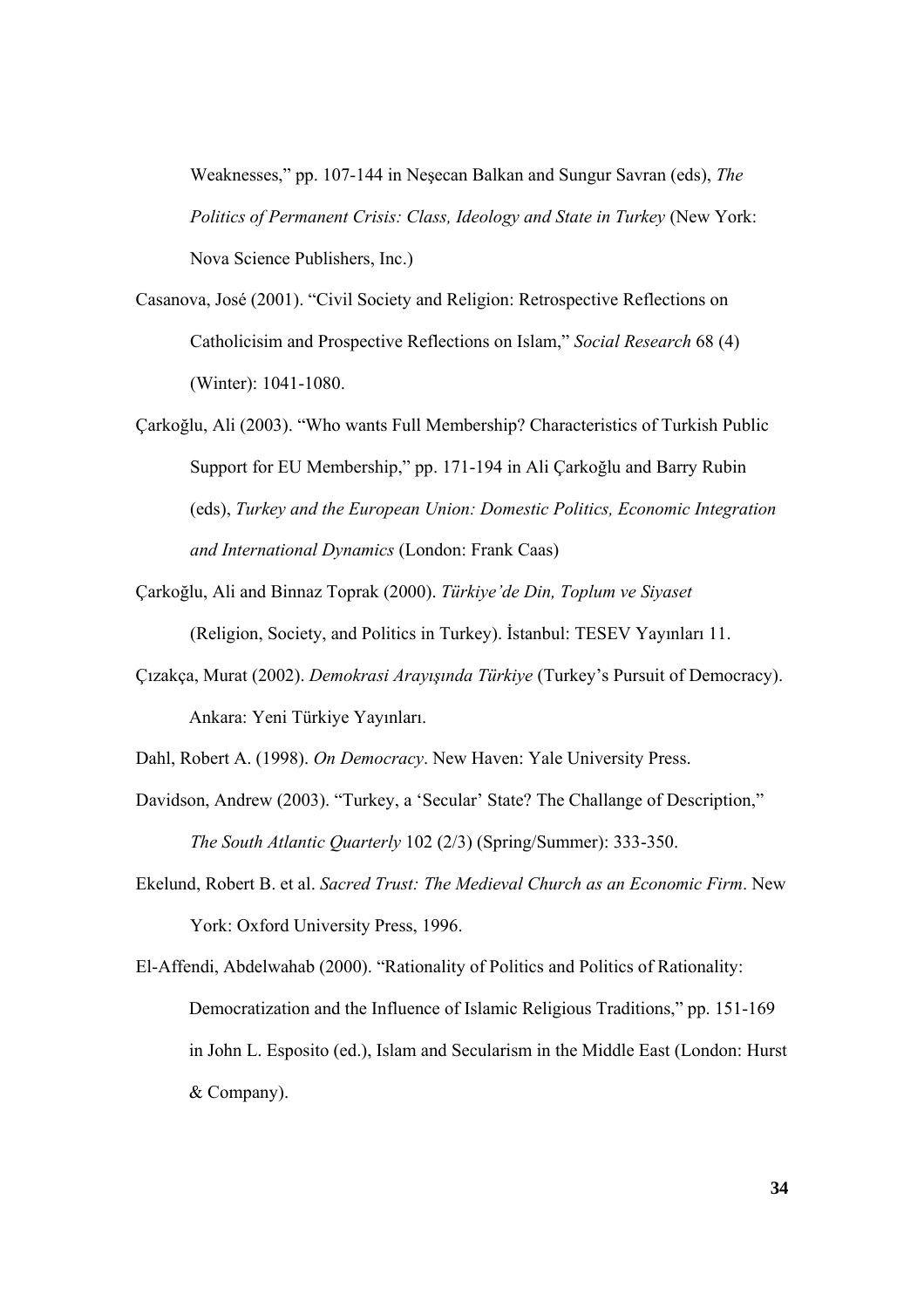- Esposito, John L. and Azzam Tamimi, eds. (2000) *Islam and Secularism in the Middle East*. London: Hurst&Company
- Esposito, John L. (1995). *The Islamic Threat: Myth or Reality*. Revised Edition. New York: Oxford University Press.
- Fish, Steven M. (2002). "Islam and Authoritarianism," *World Politics* 55 (October): 4-37.
- Gill, Anthony (2004).'The Political Origins of Religious Liberty: Initial Sketch of A General Theory," unpublished manuscript, University of Washington, Seattle.
- Gill, Anthony (1998). *Rendering Unto Ceasar: the Catholic Church and the State in Latin America*. Chicago: The University of Chicago Press.
- Göle, Nilüfer (1997). "Secularism and İslamism in Turkey: The Making of Elites and Counter-Elites," *The Middle East Journal* 51 (1): 46-58.
- Harmon-Jones, Eddie and Judson Mills, eds. (1999). *Cognitive Dissonance: Progress on A Pivotal Theory in Social Psychology*. Washington, DC: American Psychological Association.
- Held, David, Anthony McGrew, David Goldblatt and Jonathan Perraton (1999). *Global Transformations: Politics, Economics, and Culture*. Stanford: Stanford University Press.
- Henry, Clement M. (1999). "Islamic Finance in the Dialectics of Globalization: Potential Variations on the "Washington Consensus,"" *JAIMES* 5 (2): 25-37.
- Henry, Clement M.; Robert Springborg. *Globalization and the Politics of Development in the Middle East*. Cambridge: Cambridge University Press, 2001.

Heper, Metin (2002). "Islam, Modernity, and Democracy in Contemporary Turkey: The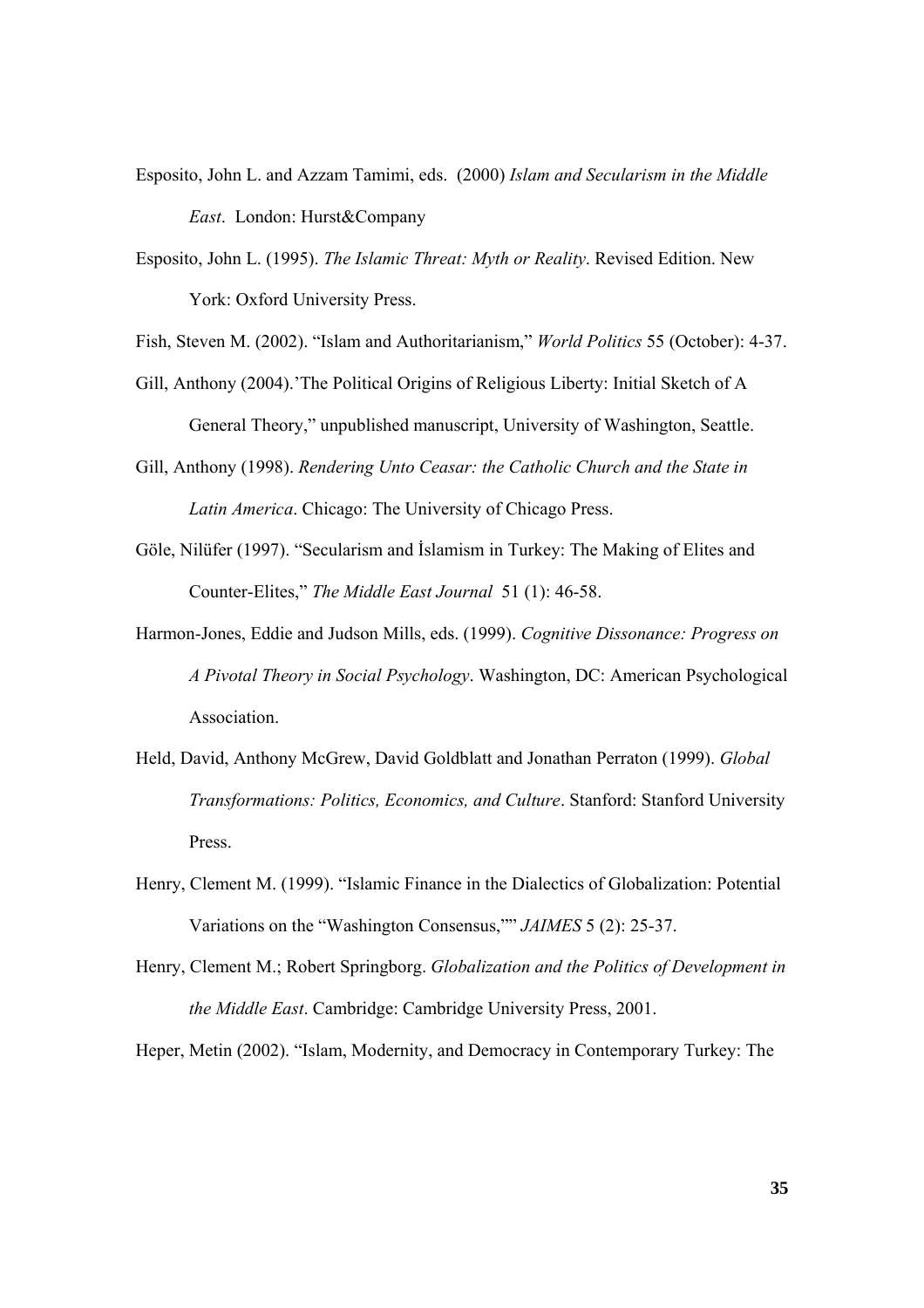Case of Recep Tayyip Erdogan," *Turkish Daily News*, February 5 through 7. (www.turkishdilynews.com/old\_editions/02\_07\_02/feature.htm), accessed on December 19, 2002.

- Heper, Metin (1997). "Islam and Democracy in Turkey: Toward A Reconciliation?" *The Middle East Journal* 51 (1): 32-46.
- Huntington, Samuel P. (1996). *The Clash of Civilizations and the Remaking of World Order*. New York: Simon & Schuster.
- Iannaccone, Laurence R. "Introduction to the Economics of Religion," *Journal of Economic Literature* 36 (September 1998): 1465-1496.
- Jenkins, Gareth (2003). "Muslim Democrats in Turkey?," *Survival* 45(1) (March): 45-66
- Kalyvas, Stathis N. (2003). "Unsecular Politics and Religious Mobilization," pp. 293-320 in Thomas Kselman and Joseph A. Buttigieg, eds., *European Christian Democracy* (Notre Dame: University of Notre Dame Press).
- Kalyvas, Stathis N. (1998). "Democracy and Religious Politics: Evidence from Belgium," *Comparative Political Studies* 31 (3) (June): 292-320.
- Kalyvas, Stathis N. (1996). *The Rise of Christian Democracy in Europe* (NY: Cornell University Press).
- Keyman, E. Fuat and Berrin Koyuncu (Forthcoming in 2004). "Globalization, Alternative Modernities and the Political Economy of Turkey," *Review of International Political Economy*.
- Kramer, Martin (1997)."The Mismeasure of Political Islam," pp. 161-174 in Martin Kramer (ed), *The Islamism Debate* (Tel Aviv: The Moshe Dayan Center for Middle Eastern and African Studies).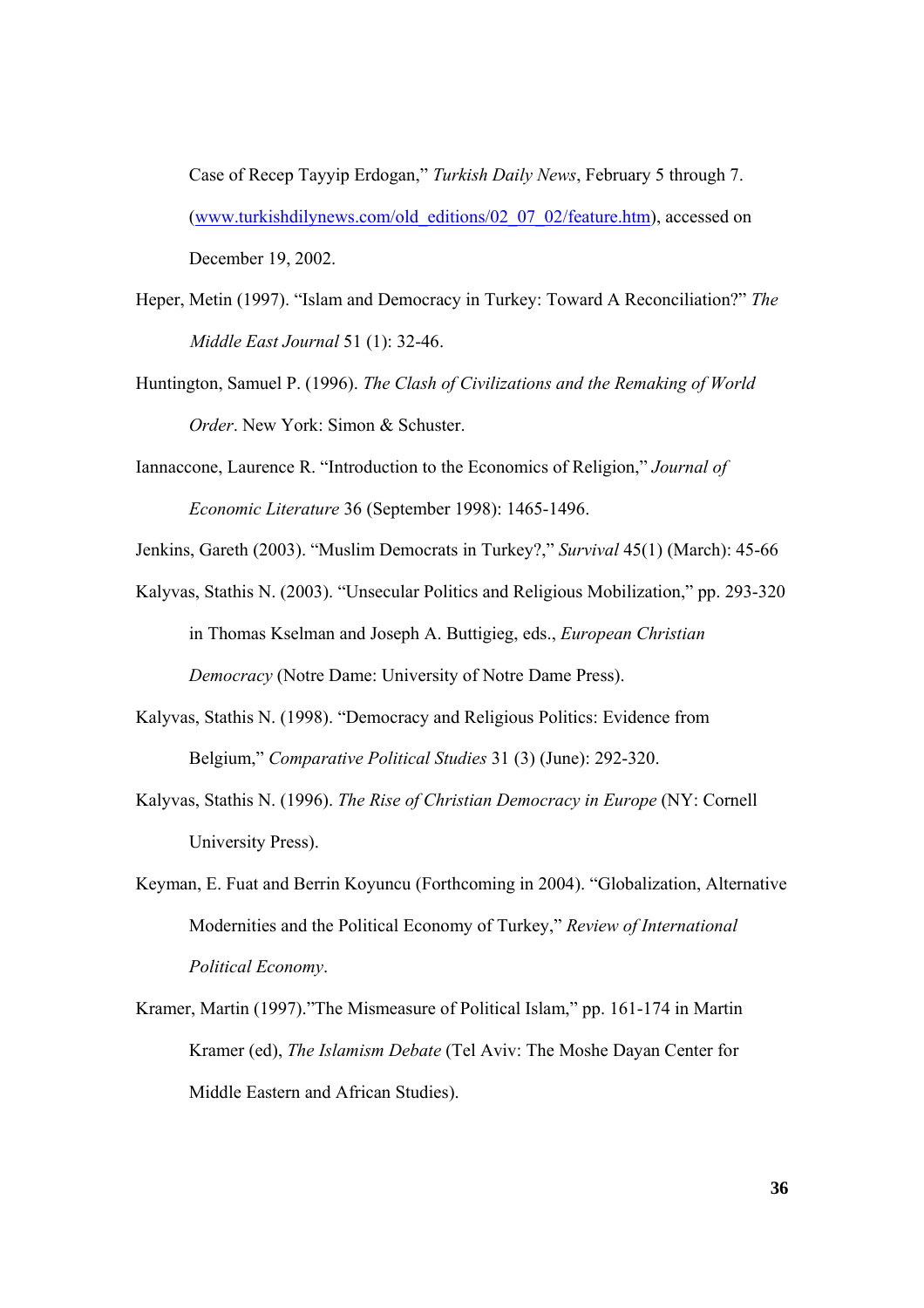- Kuran, Timur (2003). "The Islamic Commercial Crisis: Institutional Roots of Economic Underdevelopment in the Middle East," *Journal of Economic History* 63 (June): 414-46.
- Kuran, Timur (1997). "Islam and Underdevelopment: An Old Puzzle Revisited," *Journal of Institutional and Theoretical Economics* 153 (March): 41-71.
- Kuran, Timur (1995). *Private Truths, Public Lies: The Social Consequences of Preference Falsification* (Cambridge, MA: Harvard University Press).
- Linz, Juan J. and Alfred Stepan (1996). *Problems of Democratic Transition and Consolidation: Southern Europe, South America and Post-Communist Europe*  (Baltimore and London: The John Hopkins University Press)
- Mardin, Şerif (1986). "Religion and Politics in Modern Turkey," in James P. Piscaton, ed., *Islam in the Political Process*. (Cambridge: Cambridge University Press).
- Mecham, Quinn R. (2004). "From the Ashes of Virtue, a Promise of Light: The Transformation of Political Islam in Turkey," *Third World Quarterly* 25 (2): 339- 358
- Nicolaïdis, Kalypso A. (2004). "The Power of the Superpowerless," pp. 93-120 in Tod Lindberg, ed., *Beyond Paradise and Power: Europe, America, and the Future of a Troubled Partnership*. (London: Routledge).
- Öniş, Ziya (2001). " Political Islam at the Crossroads: From Hegemony to Co-existence," *Contemporary Politics* 7 (4): 281-298.
- Öniş, Ziya and Umut Türem (2001). "Business, Globalization and Democracy: A Comparative Analysis of Turkish Business Associations," *Turkish Studies* 2 (2): 94-120.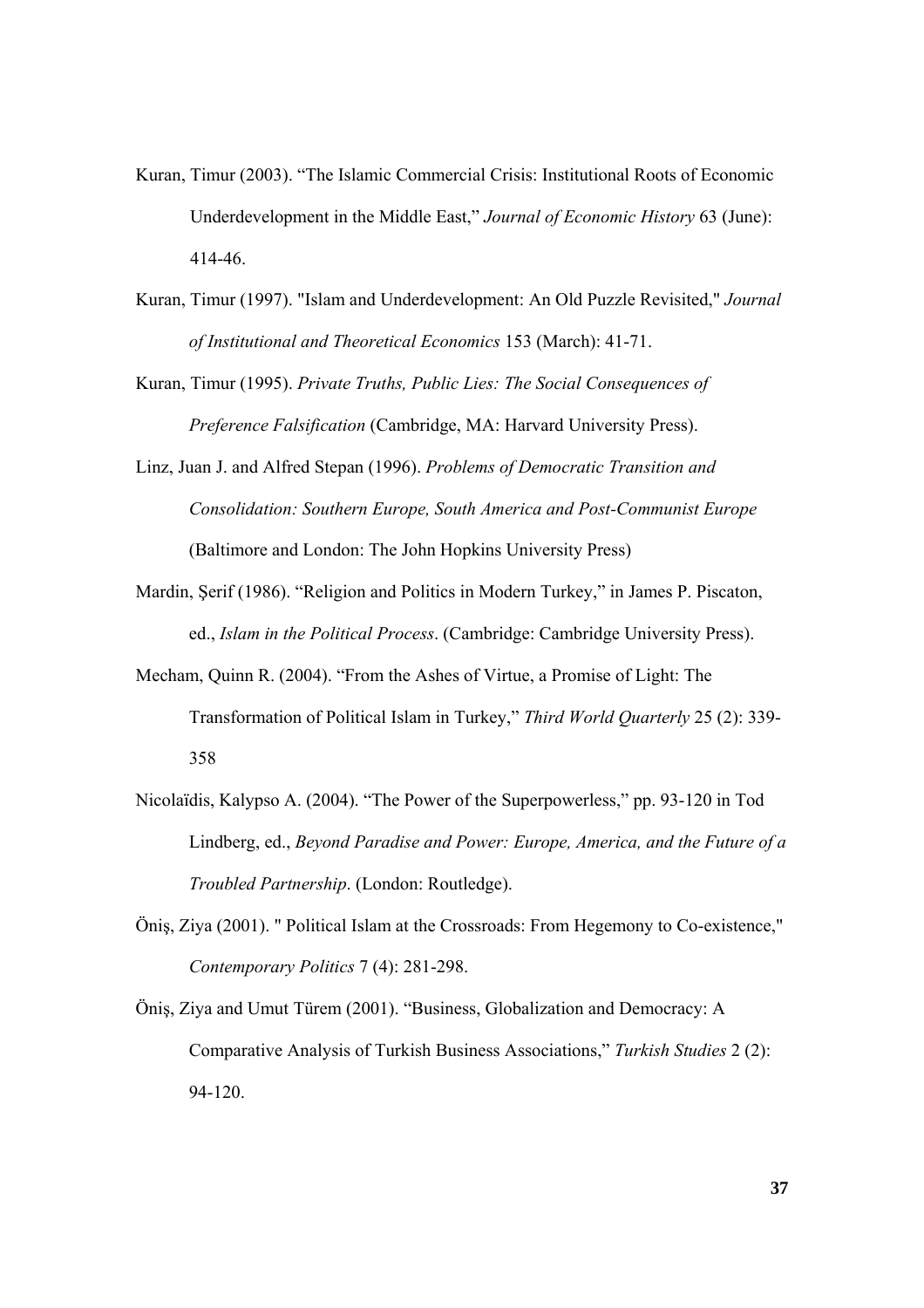- Öniş, Ziya (1997). "The Political Economy of Islamic Resurgence in Turkey: The Rise of the Welfare Party in Perspective," *Third World Quarterly* 18 (4).
- Öniş, Ziya and E. Fuat Keyman (2003). "A New Path Emerges," *Journal of Democracy* 14 (2) (April): 95-107.
- Özdoğan, Sibel and Reşat Kasaba, eds. (1997). *Rethinking Modernity and National Identity in Turkey.* Seattle: University of Washington Press

Özel, Soli (2003). "After the Tsunami," *Journal of Democracy* 14 (2) (April): 80-94.

- Parsa, Misagh. "Entrepreneurs and Democratization: Iran and the Philippines," *Comparative Studies in Society and History* 37 (1995): 803-830.
- Przeworski, Adam (1988). "Democracy as a Contingent Outcome of Conflicts," pp. 59- 80 in Jon Elster and Rune Slagstad (eds), *Constitutionalism and Democracy*. Cambridge: Cambridge University Press.
- Schmitter, Philippe C. (1996). "More Liberal, Pre-Liberal, or Post-Liberal," pp. 328-335 in Larry Doamond and Marc F. Plattner (eds.), *The Global Resurgence of Democracy*. Baltimore: The Johns Hopkins University Press.
- Somer, Murat. "Turkey's Kurdish Conflict: Changing Context and Domestic and Regional Implications," *The Middle East Journal* 58 (2) (Spring 2004), pp. 235- 253.
- Somer, Murat (2002). **"**Ethnic Kurds, Endogenous Identities, and Turkey's Democratization and Integration with Europe," *Global Review of Ethnopolitics* 1 (4), pp. 74-93.
- Stepan, Alfred (2000). "Religion, Democracy, and the 'Twin Tolerations,'" *Journal of Democracy* 11 (4) (October): 37-57.